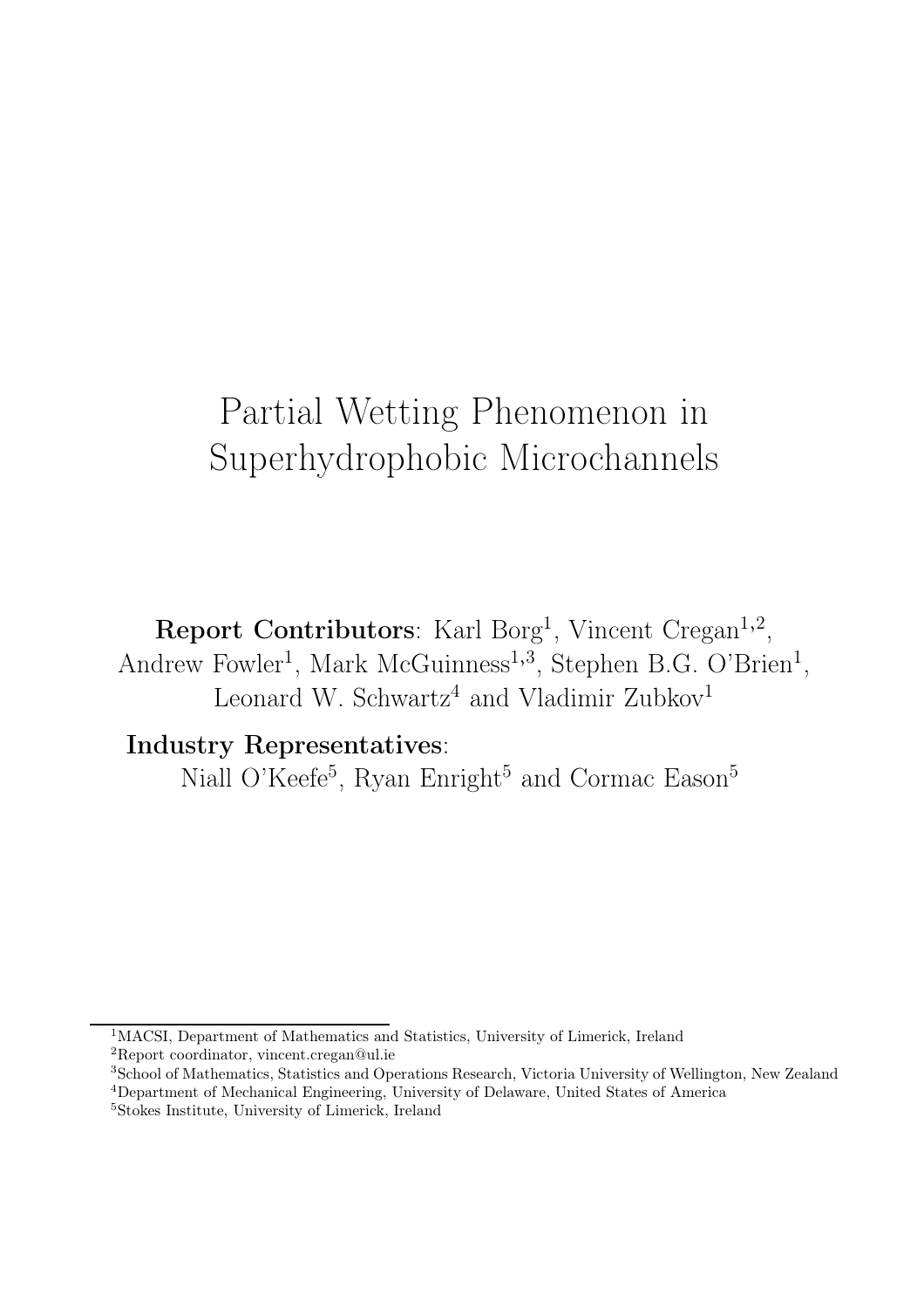# 1 Introduction

Superhydrophobic surfaces are a class of materials that display extreme wetting behaviour that can result in almost spherical liquid droplets. For superhydrophobic surfaces the contact angle between the liquid and the surface may be much greater than  $90^{\circ}$ . This extreme wetting behaviour is a direct result of a favourable surface potential combined with surface micro/nanostructures. A high degree of surface roughness can lead to a significant increase in the contact angle compared to a smooth surface[1].



Figure 1: Overview of various liquid drop orientations on a surface.



Figure 2: Examples of superhydrophobic surfaces in nature.

The leaves of the lotus plant[2] and the lady's mantle[3] are well-known examples of superhydrophobic surfaces in nature. Microstructues on the surface of the lotus leaf allows the leaf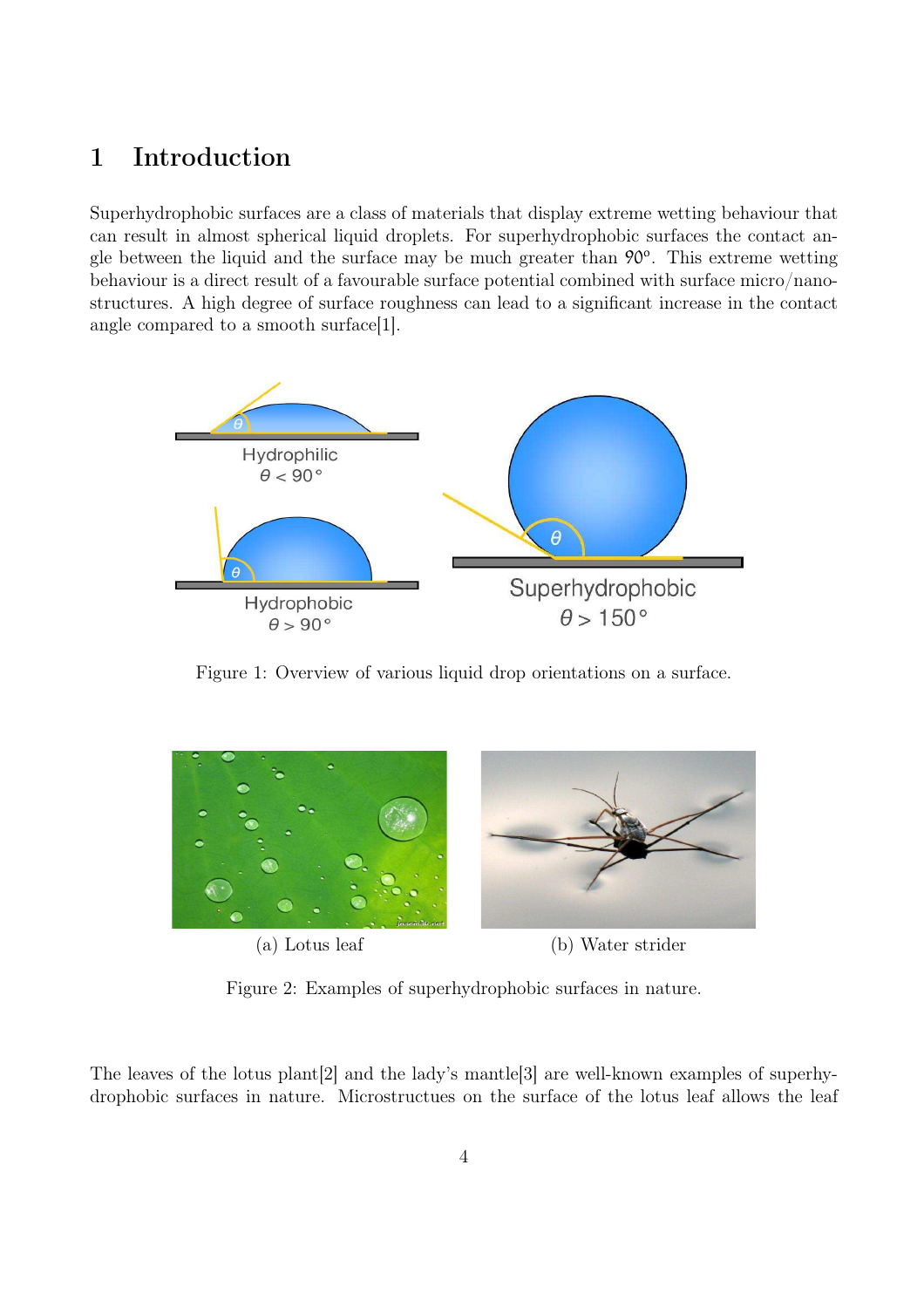to be self-cleaning and strongly repellent to water droplets. Superhydrophobicity is not restricted just to the plant world. Water striders posses superhydrophobic legs which allow them to walk along the surface of water and the wings of many butterflies have superhydrophobic properties[3].

An understanding of superhydrophobic wetting behaviour is of huge importance in industry and the phenomenon has received much attention in the last decade due to the proliferation of microfabrication techniques allowing large areas of geometrically well defined surface structures to be produced. Superhydrophobic surfaces are used in the design of waterproof clothing raincoats, windscreens and satellite dishes. Superhydrophobic surfaces are currently playing a major role in the fabrication of silicon wafers[3] via fluidic self-assembly. Another application of these surfaces is as liquid flow boundaries in microfluidics. It has been shown analytically, numerically, and experimentally that superhydrophobic surfaces can produce an apparent slip effect due to reduced liquid/solid interaction and the presence of a trapped gas/vapour layer at the superhydrophobic surface.

The Stokes Institute are currently using superhydrophobic surfaces in a number of their experiments. In one particular experimental process, a syringe pump is used to force deionised water through a parallel plate microchannel. The microchannel inlet and outlet are connected to two large fluid reservoirs. The upper wall is a flat no-slip surface while the lower wall is a superhydrophobic surface made up of small cylindrical pillars.



(a) Microchannel schematic (b) Experimental apparatus

Figure 3: Overview of experimental setup.

The breadth, length and height of the microchannel is 10mm, 10mm and 80 $\mu$ m, respectively. Pillar dimensions vary depending on the type of experimental setup but for this report we will use 7.5µm and 25µm as values for the pillar radius and height, respectively. The distance between two pillars (centre to centre) is 20µm. The velocity of the water as it passes through the microchannel is 0.012ms<sup>-1</sup>. [4] contains a detailed description of the experimental apparatus.

As the water passes through the microchannel, air gets trapped between the pillars and the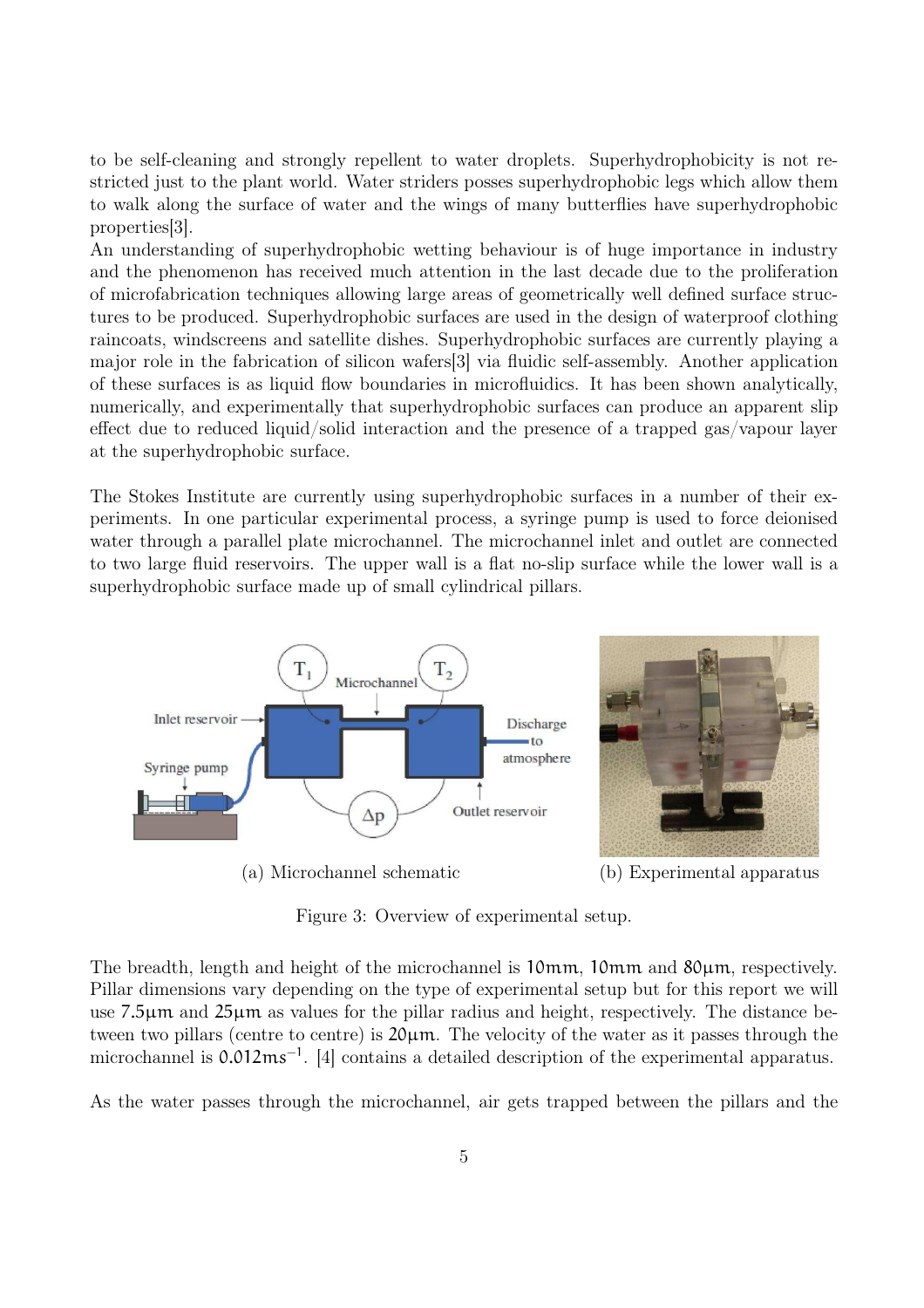water. This segregated two-phase flow exists due to surface tension. The stability of the flow structure is controlled primarily by the geometry of the superhydrophobic surface structures. Assuming equilibrium conditions, energy-based calculations performed provide criteria for the stability of the wetting regime and have been validated experimentally in droplet experiments. However, recent experimental investigation performed by Stokes have demonstrated the existence of a 'partial' wetting state on pillar-structured superhydrophobic surfaces that is not predicted by equilibrium analysis. The partial wetting state has been observed using direct imaging of the superhydrophobic surfaces located in a Hele-Shaw microchannel using laser-scanning confocal microscopy and shows that the gas/liquid/solid contact line forms some distance from the top of the pillar structures upon filling of the microchannel. Typically, the contact line has been found 10−15µm below the pillar tops. In addition, the height of the contact line varies from pillar to pillar. Investigation of the pillar structures using SEM (Scanning electron microscope) has shown that the pillar sides are not smooth, but instead demonstrate scallop features, which are a result of the fabrication process. These scallop features represent contact-line pinning sites that are not captured in existing energy calculations, which can explain why the pillars remain partially wetted. However, it is unknown why this partial wetting phenomenon should occur in the first place and it does not appear to have been described in the literature prior to Stokes' experimental work.



(a) Pillars on superhydrophobic surface



(b) Pillar scallops



(c) Confocal image of liquid interface in contact with pillars.

Stokes are interested in mathematical modelling their experimental set-up and understanding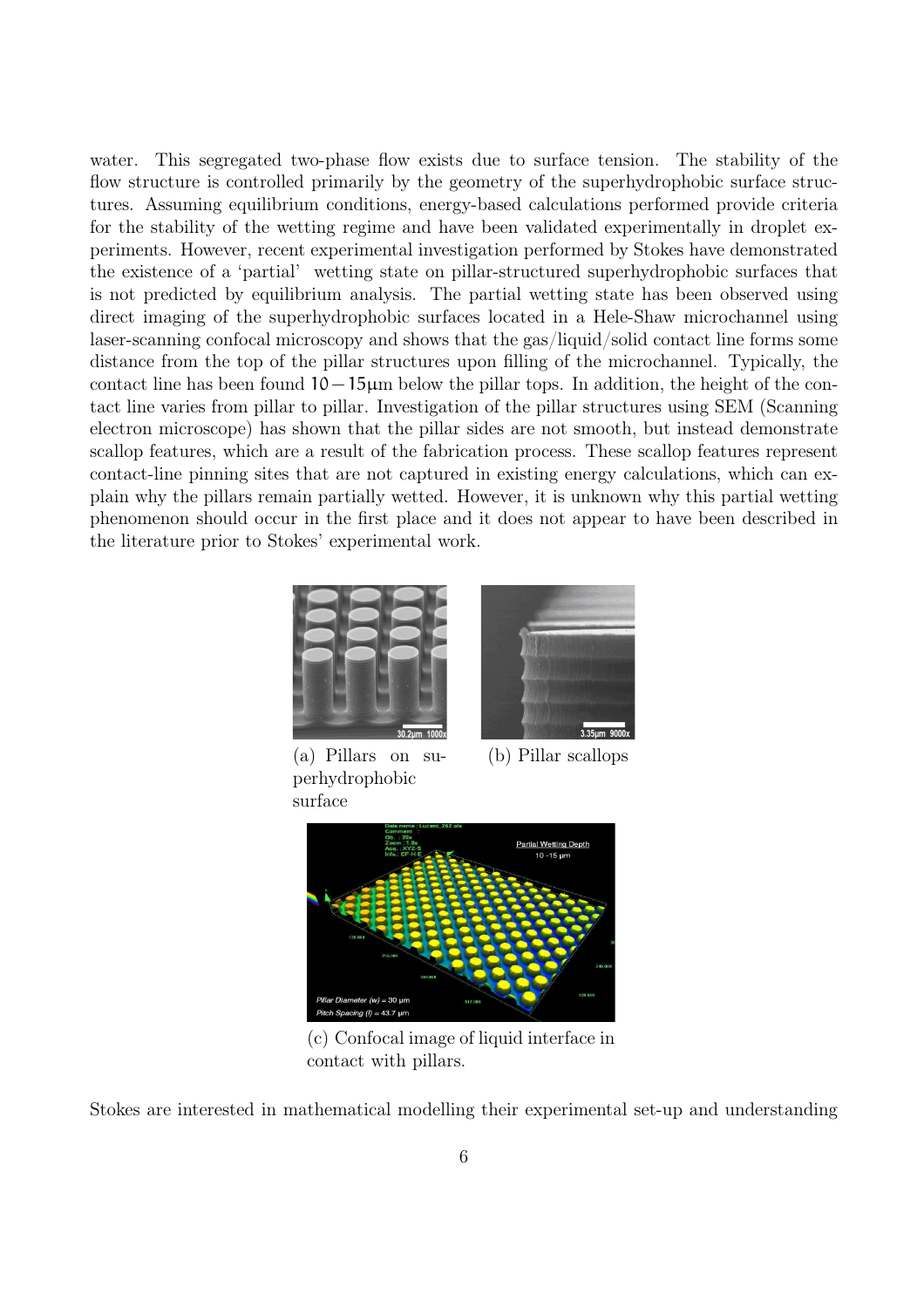the physical mechanisms involved in their experiment. An understanding of these mechanisms, developed through modelling, is of particular interest for informing the design of future devices. The key problems to be studied may be summarised as follows:

- Problem 1: Describe the mechanism behind liquid penetration of the pillars. What is the cause of the liquid going 10−15µm down along the pillars? Why does the liquid drop height vary from pillar to pillar?
- Problem 2: How do the scallops affect the contact line pinning of the liquid?

The modelling work performed during the study group is summarised in this report. The report is split into six main sections and suggestions for future work are found in the concluding section. The content of the sections may be summarised as follows:

- Section 2: Review of possible surface wetting surface states
- Section 3: Time scales involved in problem
- Section 4: Height of water-air interface drop in contact with single cylindrical pillar
- Section 5: Partial wetting phenomenon in superhydrophobic microchannels in two dimensions
- Section 6: Poiseuille flow across pillars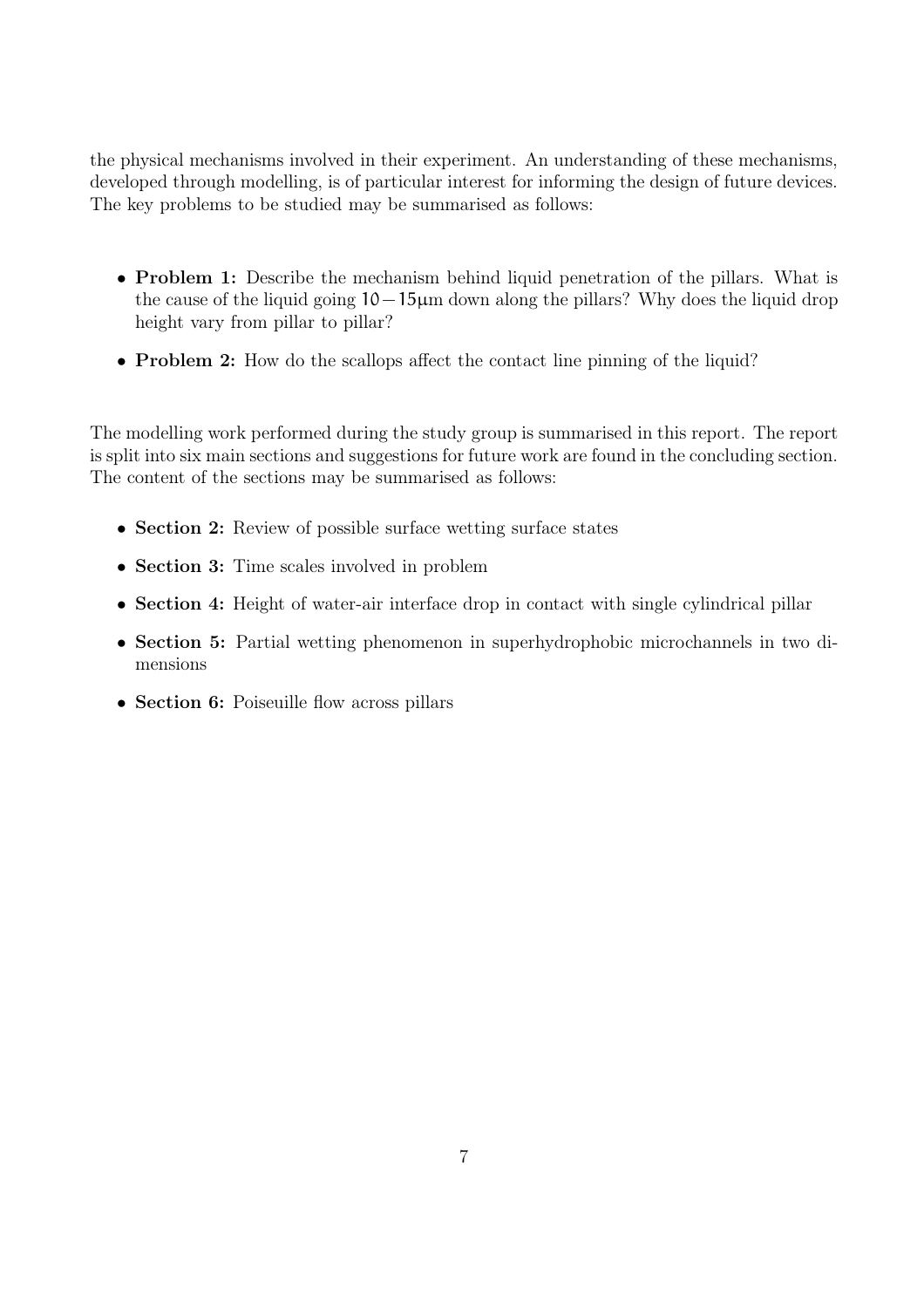## 2 Surface wetting states

Young's equation relates the thermodynamic equilibrium contact angle,  $\theta_c$  of a liquid drop to the specific energies of the surface-liquid, surface-air and liquid-air interfaces[5]

 $\gamma_{SG} = \gamma_{SL} + \gamma_{LG} \cos \theta_C$ 

 $\gamma_{ii}$  denotes the specific energy between medium i and medium j. However, Young's equation is restricted to smooth, flat surfaces. It was recognised early that surface roughness may lead to deviations in the contact angle predicted by Young's equation. In the literature, Wenzel's seminal work was to first to describe the impact of surface roughness and superhydrophobic wetting behaviour in the context of waterproofing of knitted fabrics[7]. Wenzel illustrated how a rough surface can increase the apparent contact angle at the boundary between a liquid and a surface. Wenzel related the standard Young contact angle,  $\theta_c$  to the contact angle on the rough surface,  $\theta_W$  by the formula

$$
\cos\theta_W = r \cos\theta_C
$$

where  $r$  is a roughness factor. When a liquid drop occupies the spaces between the surface projections, the drop is said to be in the Wenzel state.



Figure 4: Overview of various liquid drop orientations on a superhydrophobic surface with topography.

Cassie and Baxter extended Wenzel's work by considering the wettability or water-repellency of porous surfaces such as natural and artificial clothing[8]. In the Cassie-Baxter (or Fakir) state, a liquid drop remains balanced on the surface projections with air trapped underneath.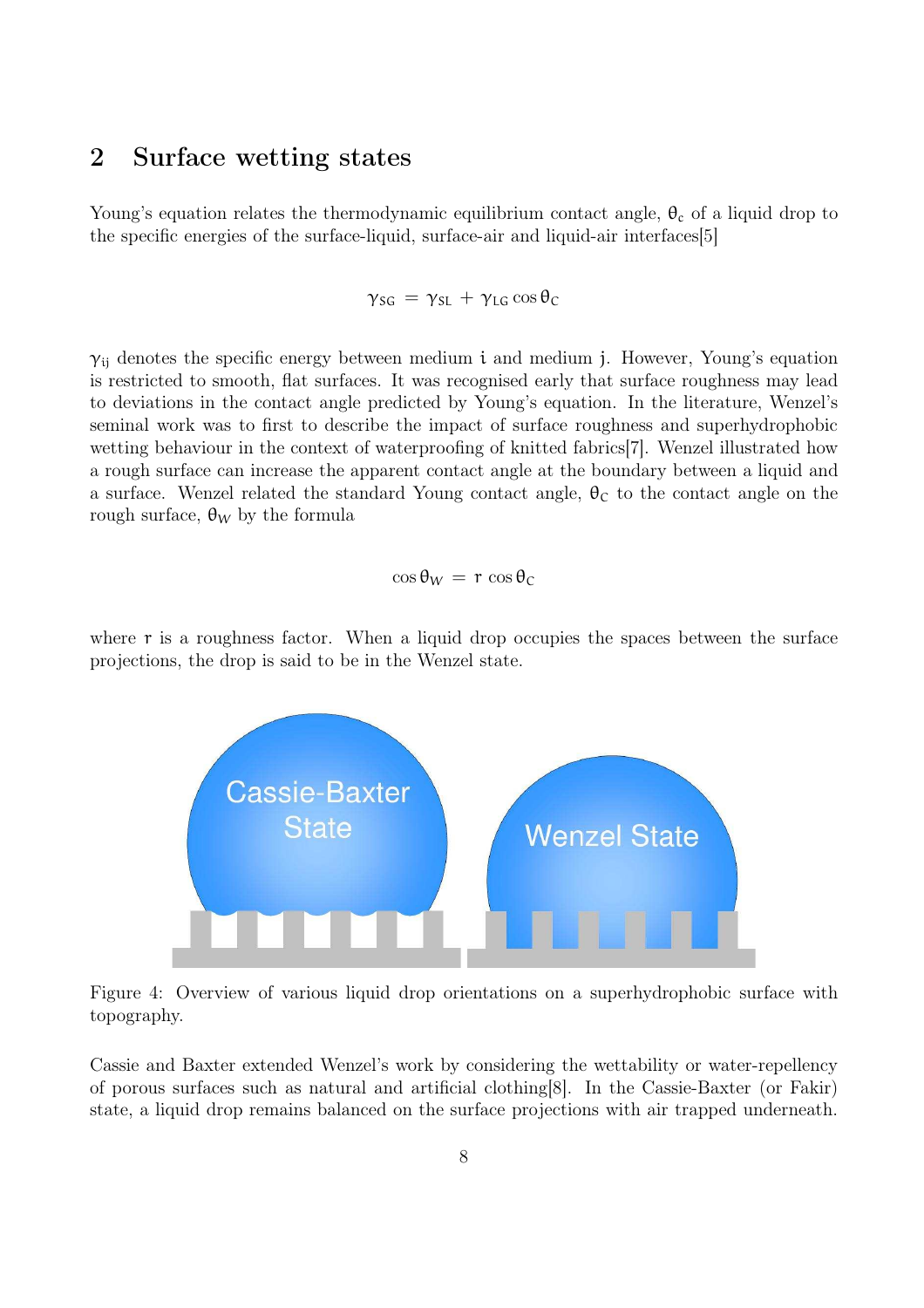The associated equilibrium condition is

$$
\cos\theta_{CB} \,=\, \Phi\left(\cos\theta_C + 1\right) - 1
$$

where Φ is the solid fraction of the surface. [6] contains a detailed description of the various wetting states associated with superhydrophobic surfaces.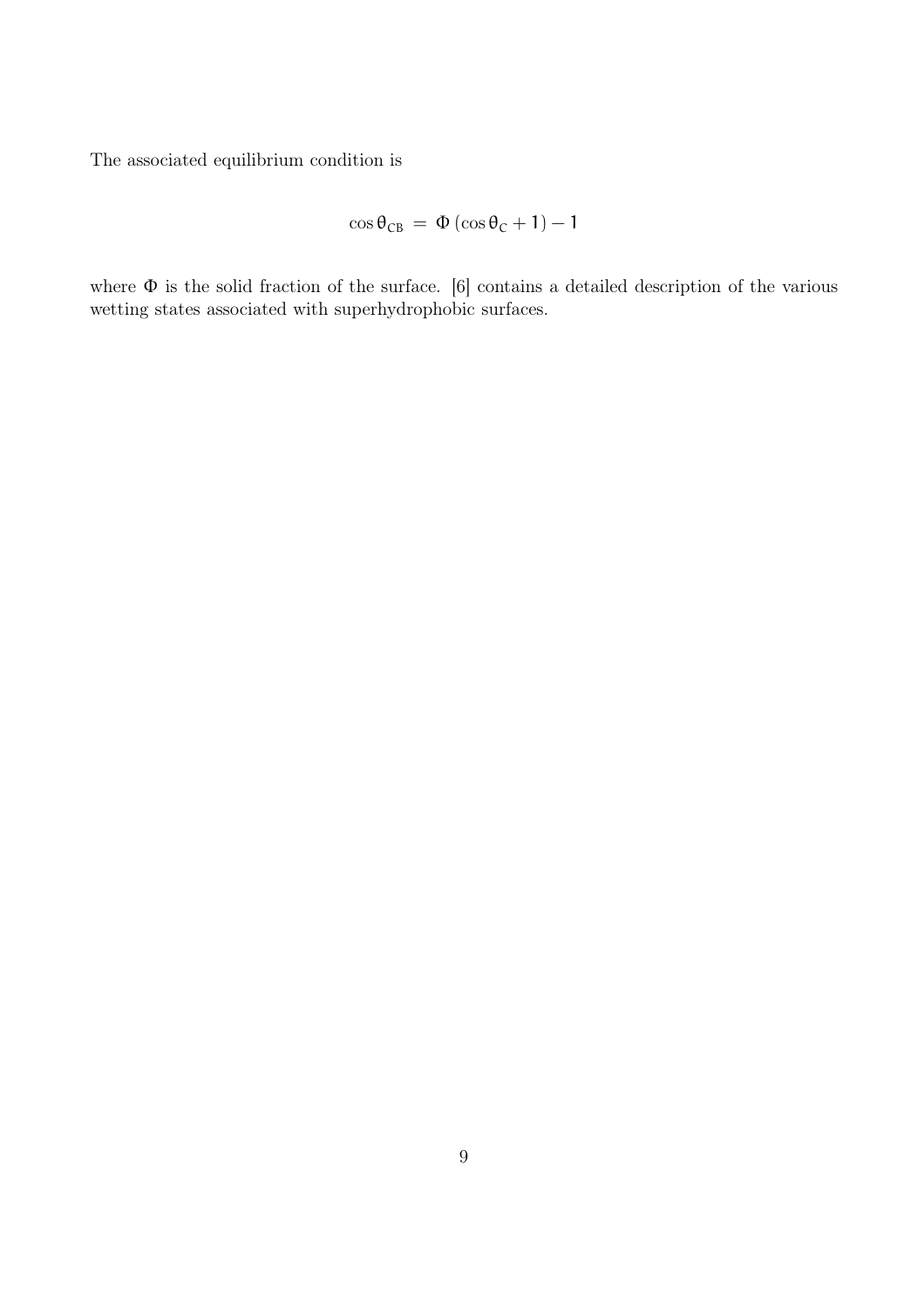## 3 Problem timescales

In this section we discuss some of the timescales relevant to the problem. The Stokes Institute advise that it takes about one second for the water to traverse the top of the pillars, with an associated velocity of 10mm s<sup>−</sup><sup>1</sup> . It is of interest to consider how quickly air that is caught between the water and the bottom of the pillar array can escape through the pillar array.



Figure 5: (a) As the water moves through the microchannel, air is free to move around the pillars and escape. (b) Air gets trapped between the water and the pillars once the water has passed completely through the microchannel.

Treating the array as a porous medium, with a porosity of 0.6 calculated from the geometry, Darcy's law gives the volume flux  $(ms^{-1})$ 

$$
q=\frac{k}{\mu_g}\nabla p
$$

where the dynamic viscosity of air is  $\mu_g = 1.8 \times 10^{-5} \text{kg} \text{m}^{-1} \text{s}^{-1}$  at 20<sup>°</sup>C, and the pressure difference used in the experiments to drive the water, taken to be also driving air flow, is typically about 100Pa over 10mm, so that  $\nabla p \approx 10^4$  Pam<sup>-1</sup>. The permeability is the most uncertain parameter. Here we will use two different ways to estimate k, permeability-porosity plots from hydrogeology and the more formal Carmen-Kozeny relationship.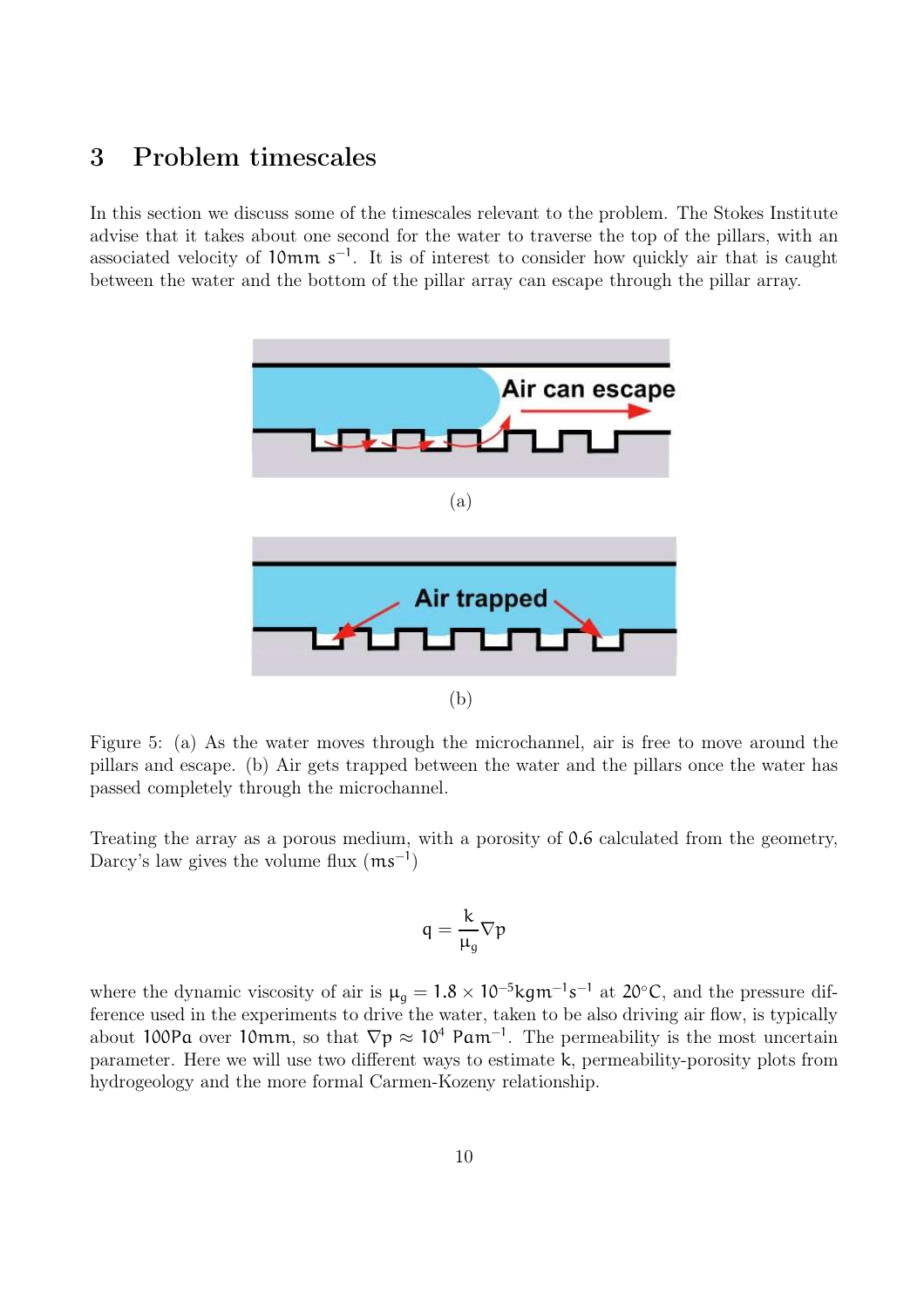

Figure 6: A porosity-permeability plot, from the Bureau of Economic Geology, University of Texas at Austin. The lines indicate pore sizes.

Using the permeability-porosity cross plot illustrated in figure (6), the relationship between porosity and permeability for rocks depends on the average pore dimension also. Using the line corresponding to a  $20 \mu m$  pore size, a porosity of 0.6 is outside the data range, but looks to have a permeability that is  $k \approx 2 - 5 \times 10^{-12} m^2$ .

An alternative approach is to use the Carman-Kozeny equation

$$
k=\frac{1}{72\tau}\frac{\varphi^3D_p^2}{(1-\varphi)^2}
$$

where  $\tau \approx 2$  is tortuosity, the square of the mean path length taken by the air over the total path length, and  $D_p$  is the particle diameter,  $20\mu$ m. Using  $\phi = 0.6$  gives a similar value to the above one,  $k = 4 \times 10^{-12} m^2$ .

Using  $k = 4 \times 10^{-12} m^2$  gives

$$
q \approx 0.002~\mathrm{m~s}^{-1}
$$

The time for air to move across a 10mm array at this speed is about 5 seconds, comparable to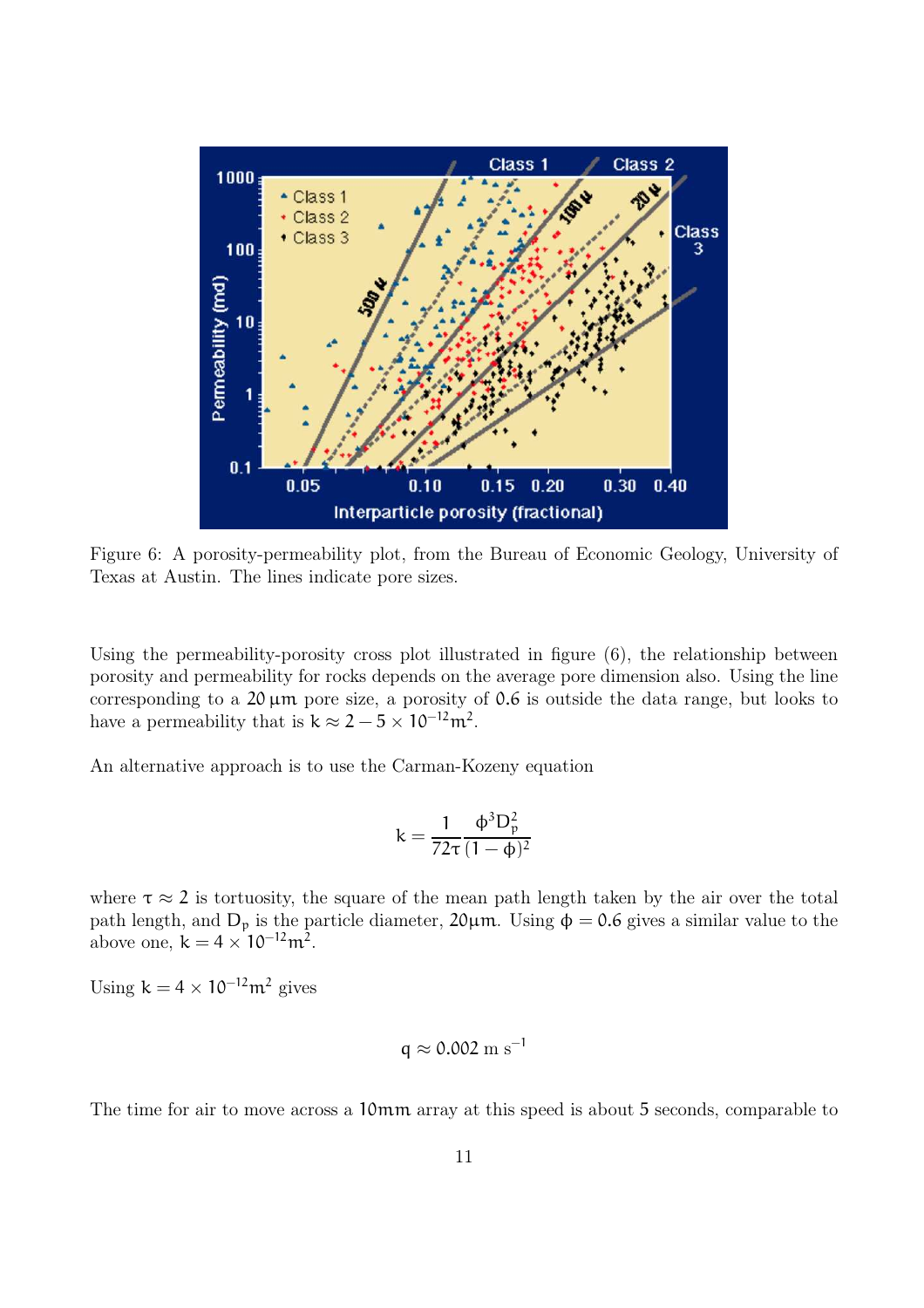but a little slower than the time taken by the water.

Another time scale of interest is the time taken for water to penetrate down the pillars, which may be estimated by considering the experimental results of Moulinet and Bartolo. Their experiment consisted of depositing a small droplet of water in the Fakir state on a superhydrohpobic surface and monitoring the droplet profile evolution. As evaporation of the droplet ensues the droplet radius decreases. The contact lines recedes and the transition from the Fakir state to Wenzel occurs in less than 20ms. This is relatively fast compared to the speed of the water and the air.

The implication of these timescales is that it is possible for the water to trap air underneath it, as it passes over the array of pillars and then seals off the escape route at the exit. This motivates the more careful examination of the interaction between water and air that appears later in this report.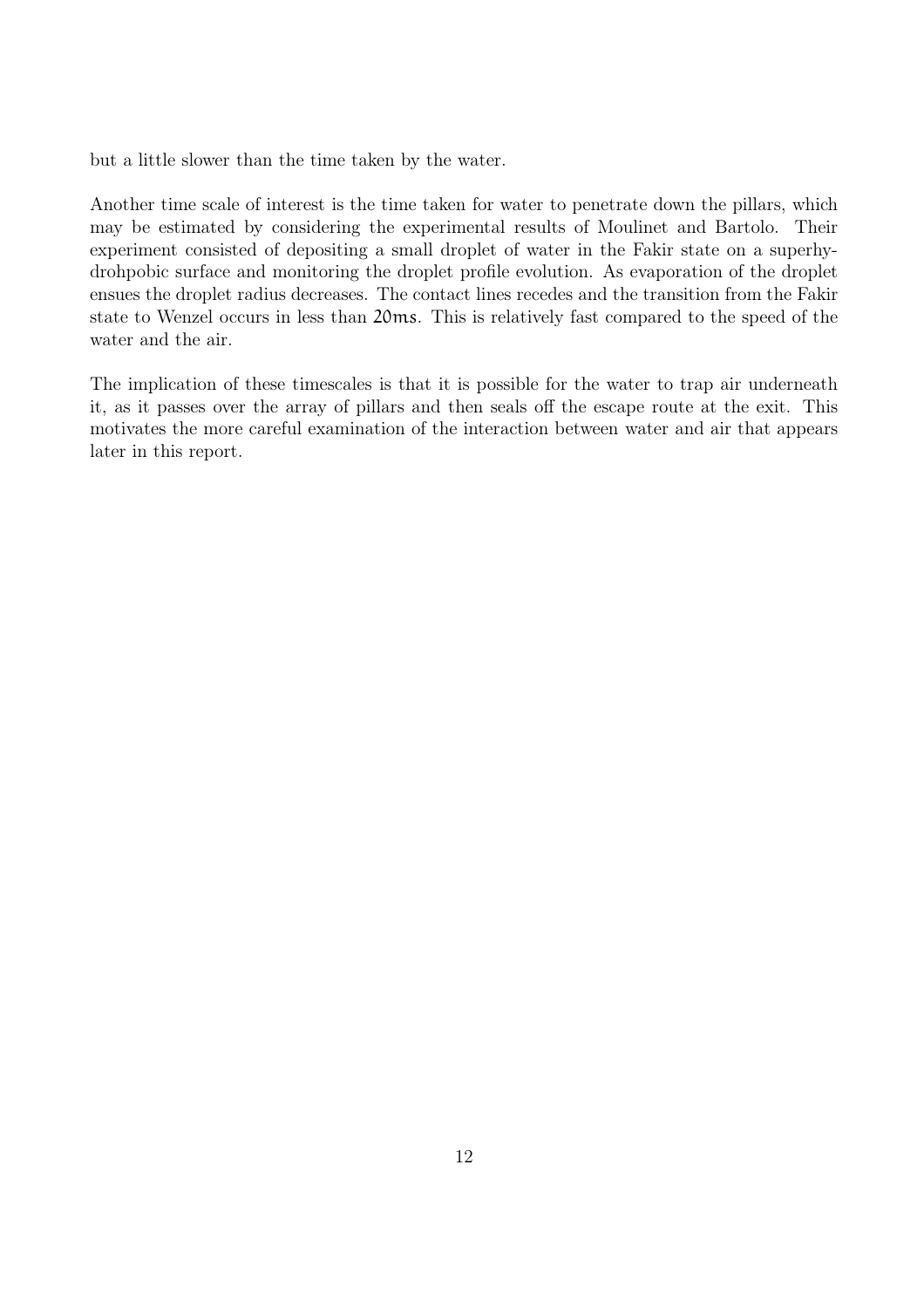## 4 Liquid in contact with a single cylindrical pillar

Consider a single cylindrical pillar and a liquid in contact with the curved surface of the cylinder. In particular we are interested in the shape of the liquid meniscus. The motivation behind considering this problem is that we can get an approximation for how much the water-air will  $\alpha$  drop in a distance of  $10\mu$ m which is half the distance between the centre of the pillars in Stokes' experimental setup. The radius of the cylinder,  $\bf{R}$  is  $\bf{7.5}\mu\rm{m}$  and the capillary length for water is  $2.73 \times 10^{-3}$ m. [10] and [11] derived asymptotic solutions to the Young-Laplace for the liquid profile in contact with a single cylindrical pillar. Of particular interest is the inner solution in [11] which is valid in an  $O(R)$  boundary layer near the cylinder.



Figure 7: (a) Schematic of liquid meniscus. (b) Dimensionless plot of liquid height y against distance from cylinder centre, r. We multiply dimensionless quantities by R to convert to dimensional quantities. The contact angle was taken to be 170◦ .

For the given parameters, the plot in figure 7 suggests that the water-air interface can drop approximately  $12\mu m$  in a distance of  $10\mu m$ .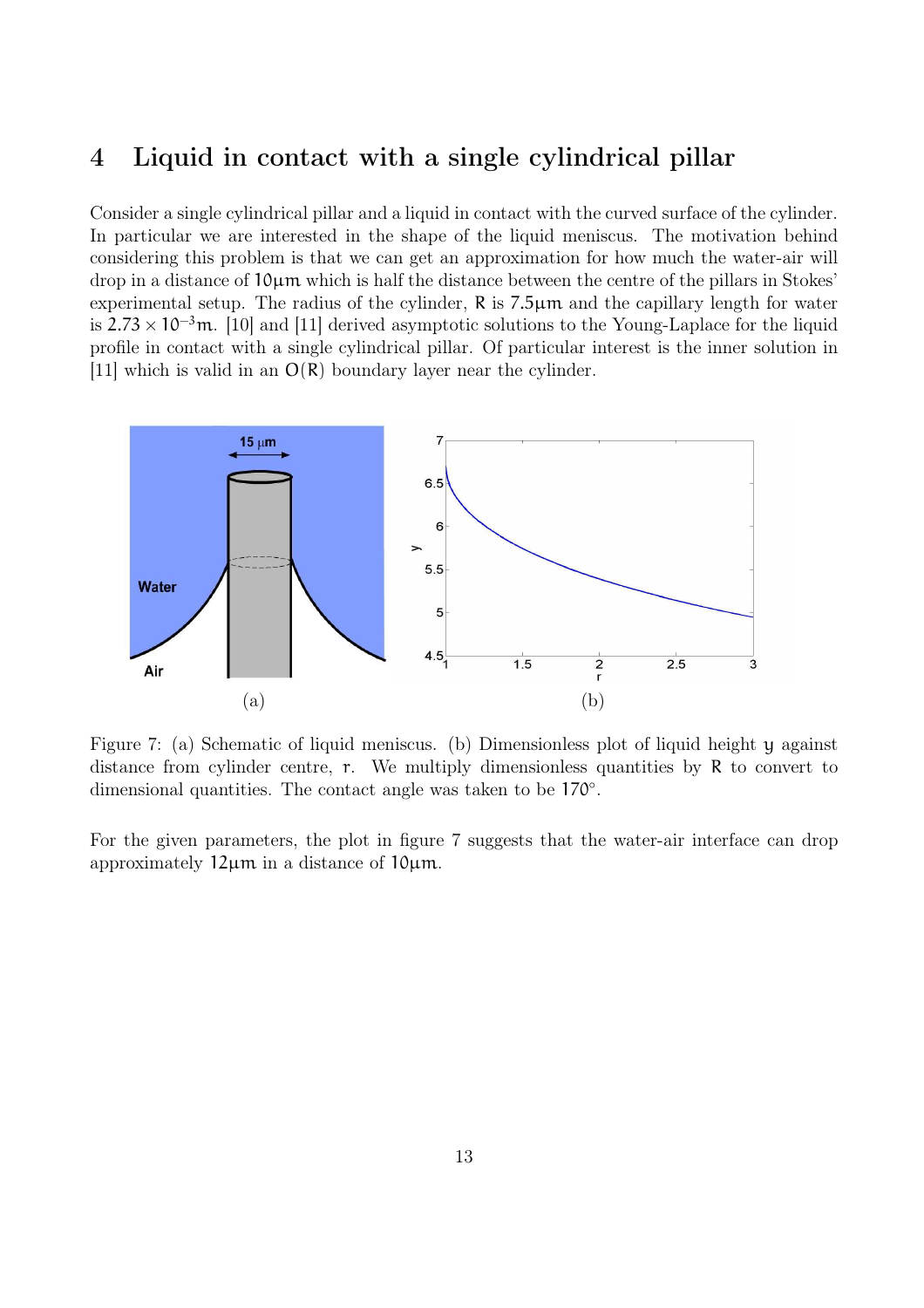# 5 Partial wetting phenomenon in superhydrophobic microchannels in two dimensions

In this section we study a two-dimensional, Poiseuille flow through a microchannel. Via some geometrical arguments we establish a criterion for which the liquid will go down in between the pillars. Consider the profile of the liquid moving through the channel with velocity  $u$  at various instances in time,  $t_0$ ,  $t_1$ ,  $t_2$  and  $t_3$ .



Figure 8: Liquid profile at various times as it flows through the microchannel.

 $\alpha$  and β are the liquid-surface contact angles related to the lower and upper channel surfaces, respectively. The equilibrium condition of the free surface is given by

$$
\Delta p = \gamma \frac{1}{R}
$$

where  $\Delta p^*$  is the pressure difference across the liquid-air interface and R is the radius of curvature. If we consider the circular liquid front in figure (9) and via some geometrical arguments it may be shown that the center of the circle in figure (9) is

$$
(x_0, y_0) = (-R \cos \beta, -R \cos \alpha)
$$

Hence, the resulting equation of the circle for the liquid front is

$$
(x + R \cos \beta)^2 + (y + R \cos \alpha)^2 = R^2
$$
 (5.1)

Rewriting (5.1) for point  $C = (d, D)$ , we obtain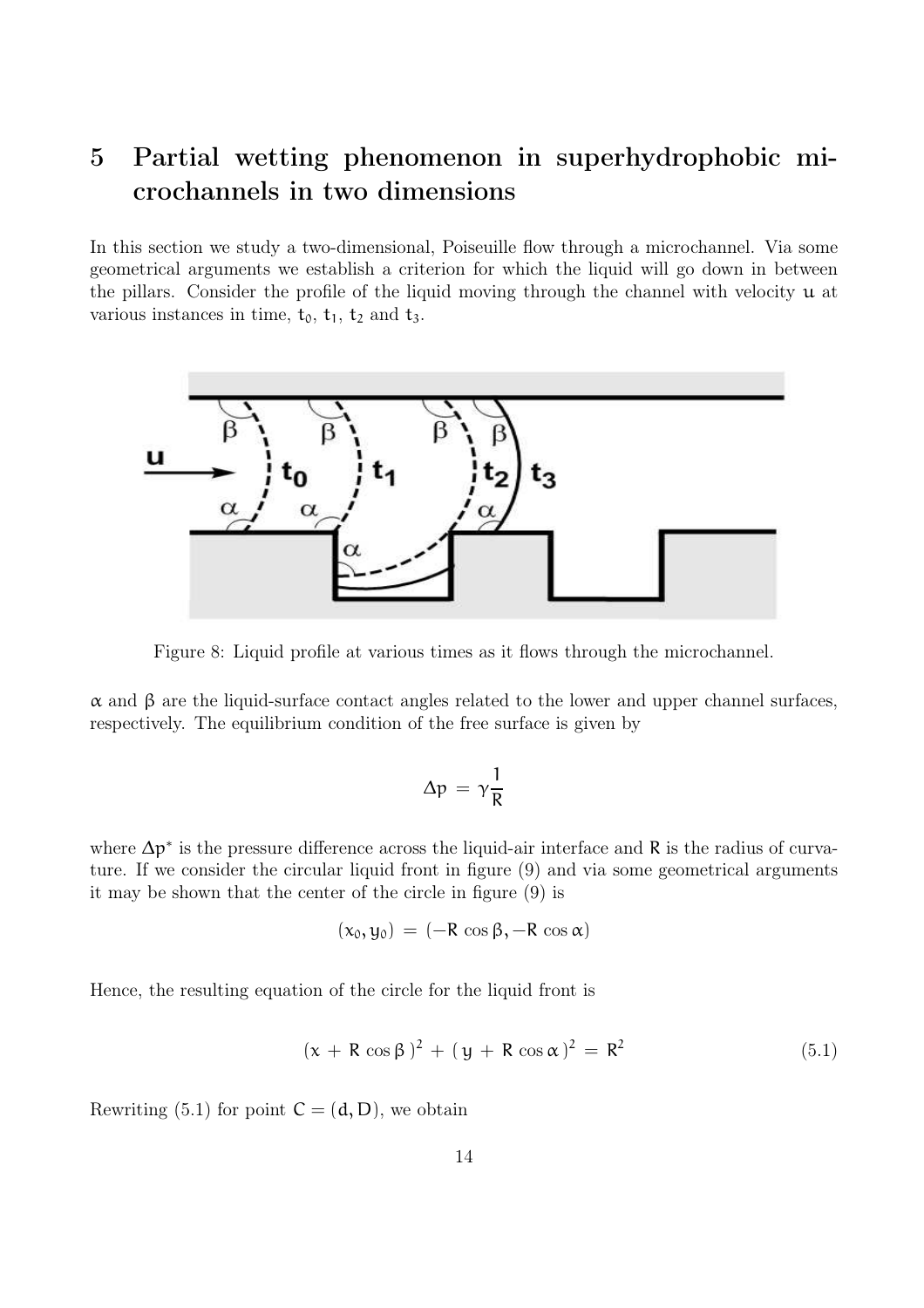$$
\mathbf{d} = -\mathbf{R} \cos \beta + \sqrt{\mathbf{R}^2 - (\mathbf{D} + \mathbf{R} \cos \alpha)^2}
$$
 (5.2)

Points A and B have coordinates  $A = (x_A, 0)$  and  $B = (0, y_B)$  where

$$
x_A = -R\cos\beta + R\sin\alpha, \quad y_B = -R\cos\alpha + R\sin\beta \tag{5.3}
$$



Figure 9: Schematic of liquid going through the microchannel.

The condition necessary for the liquid front to move down the gap between the pillars is  $x_A > d$ which may be rewritten using  $(5.2)$  and  $(5.3)$  to give

$$
\frac{\mathrm{d}}{\mathrm{D}} < \frac{\cos \beta - \sin \alpha}{2 \cos \alpha} \tag{5.4}
$$

For the case of  $\beta = 105^{\circ}$  and  $\alpha = 105^{\circ}$ , (5.4) yields

$$
d < 2.36D \tag{5.5}
$$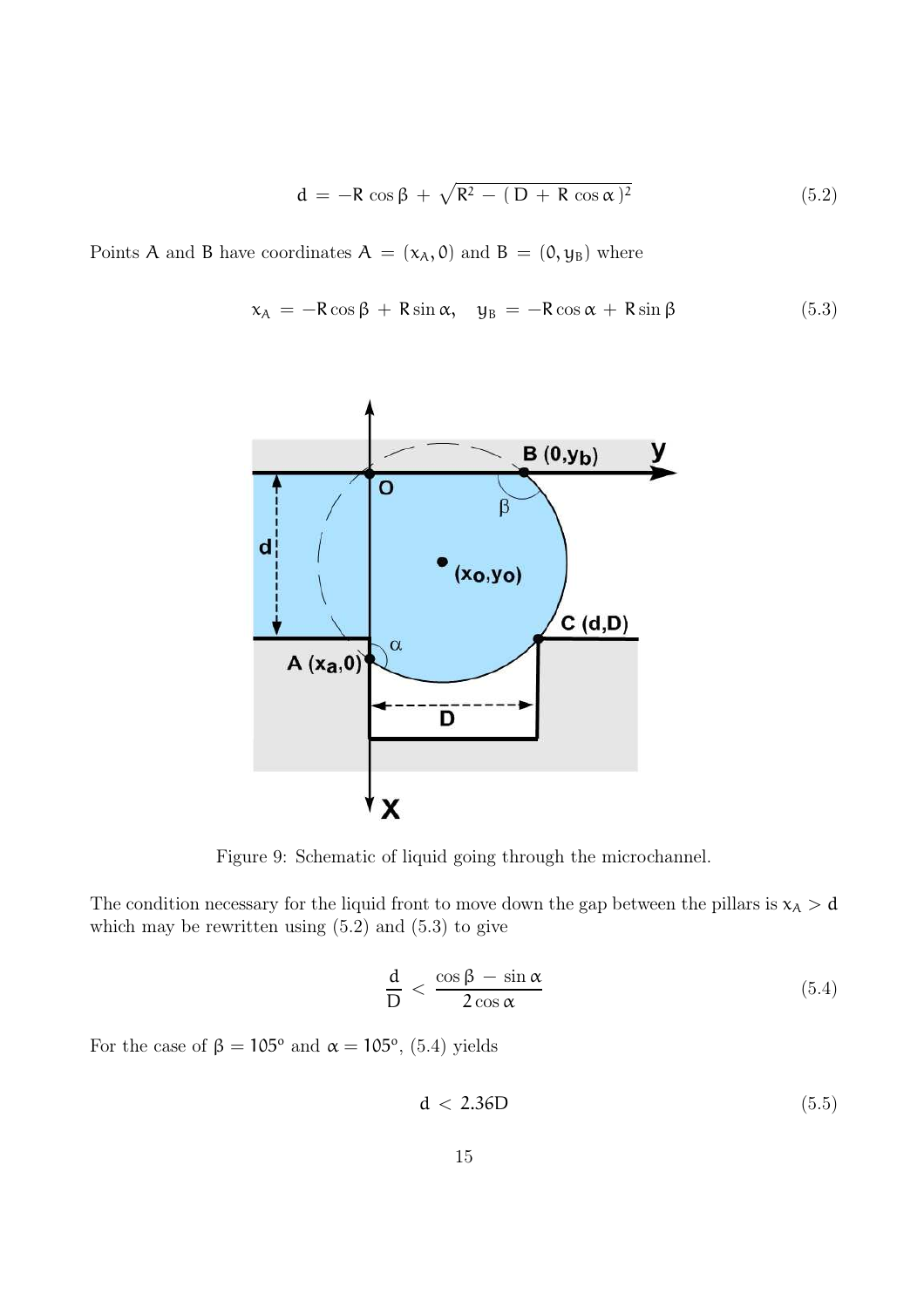Result (5.5) gives us a condition for which the advancing liquid front will go down between the pillars. However, this result only applies to a two-dimensional system and it does not address the influence of the surrounding pillars on the liquid-air interface in three-dimensions.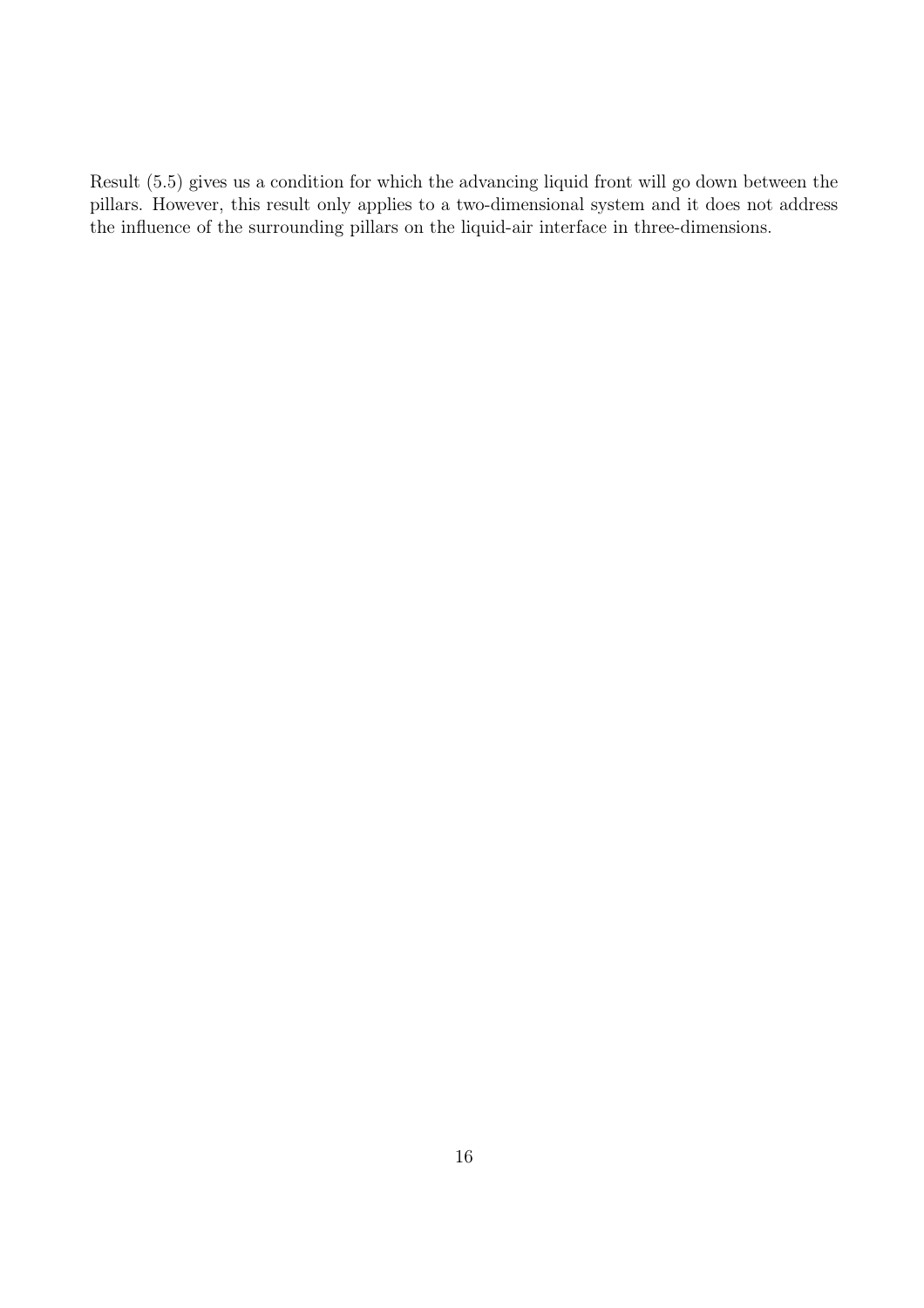## 6 Poiseuille flow across pillars

### 6.1 Local equilibrium

A mathematical model is now developed for a pressure driven liquid flow through the microchannel across the hydrophobic pillars behind the advancing liquid front. Air can escape between the pillars under the advancing liquid. Assuming that the liquid-air surface is at local equilibrium, we balance the pressure difference across the surface with the surface curvature to get

$$
p - \Pi = 2\gamma \kappa \tag{6.1}
$$

where p is the liquid pressure,  $\Pi$  is the air pressure,  $\gamma$  is the surface tension and  $\kappa$  is the mean curvature of the liquid-air interface. When the interface is in equilibrium a pressure difference is induced across the interface. We also assume that the liquid-air interface evolves in time as shown in the figure below.



Figure 10: Possible liquid-air interface evolution at times  $T_1$ ,  $T_2$ ,  $T_3$  and  $T_4$ .

h is the average height of the interface above the base of the pillars and D is the distance between the pillars. At times  $T_1$  and  $T_2$ , the liquid-air interface is pinned to top of the pillars at  $z = h_0$ . At time  $T_1$  the liquid pressure is less than the air pressure. Hence, the liquid-air interface is curved upwards. At some point the liquid pressure becomes greater than the air pressure and the interface becomes curved downwards (as shown at time  $T_2$  in figure (10)).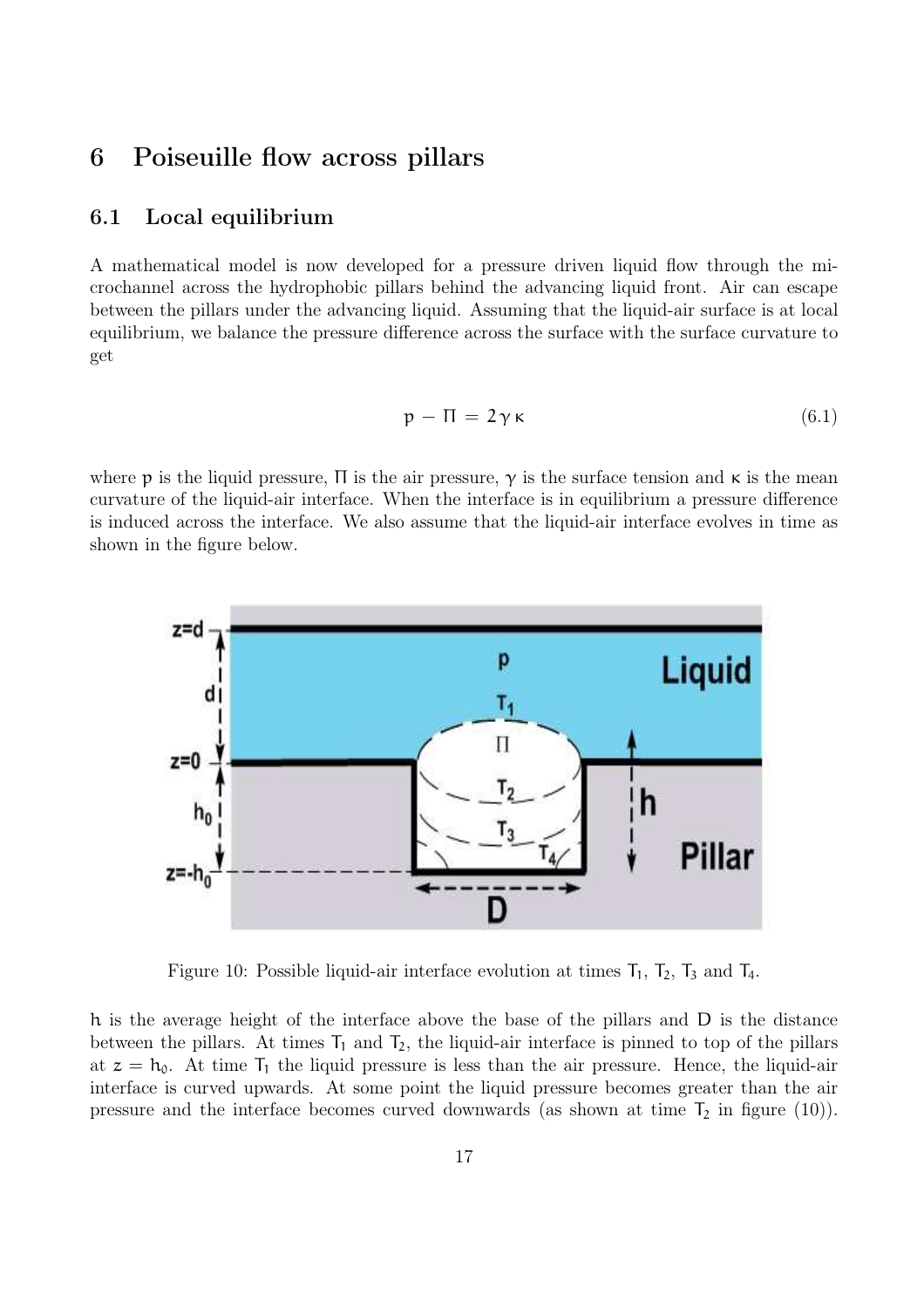Increasing liquid pressure causes the interface to move down between the pillars until it reaches the bottom surface between the pillars. At time  $T_4$  the liquid-air interface is pinned to the bottom surface of the microchannel.

### 6.2 Local equilibrium in relation to theoretical function f(h)

Assuming that the liquid-air interface progresses with time as shown in figure (10), we theorize that a suitable equilibrium condition for the interface is

$$
p - \Pi = \frac{\gamma}{D} f(h) \tag{6.2}
$$

where  $f(h)$  is an unknown function of h. With some suitable choice of geometry, interfaces with constant curvature and some physical arguments, the function  $f(h)$  can be estimated. Based on figure (10), a plot of  $f(h)$  against h will take the form



Figure 11: General shape of function f(h).

where  $h_0 = (2.5 \times 10^{-5} \text{m})$  is the top of the pillar and  $h_1$  is near the bottom of the pillar.  $h_1$  is the point near the bottom of the pillar where the water-air interface goes from being concave to convex. Figure (11) is just a qualitative description of the function  $f(h)$ . The main features of the function are briefly discussed here and a more detailed derivation of the function will be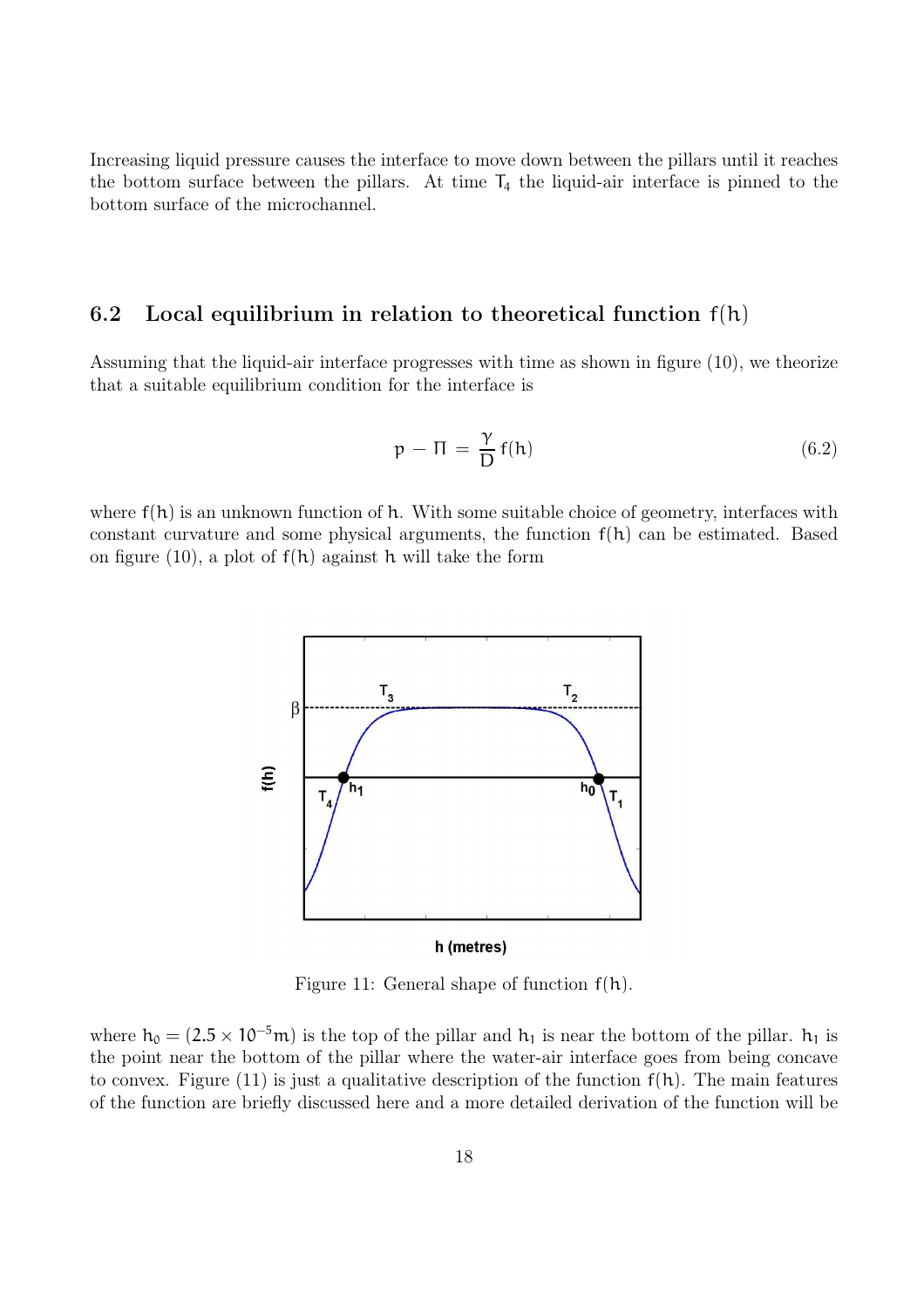outlined in future work.

At time  $T_1$ ,  $f(h)$  is negative because the pressure difference,  $p - \Pi$  is negative. The change of signs of  $f(h)$  at  $h_0$  and  $h_1$  are related to the change of signs in the curvature of the liquid-air interface. In the time interval from  $T_2$  to  $T_3$ ,  $f(h)$  and  $p - \Pi$  reach their maximum value,  $\beta$ . This occurs while the liquid-air interface is concave and moving down the surface of the pillar. The function in figure (11) was derived via a combination of smooth approximations to the Heaviside function,  $H(h)$  of the form

$$
H(h) \approx \frac{1}{1 + \exp(-2 s h)}
$$
\n(6.3)

where s is a steepness factor used to vary the transition from  $T_1$  to  $T_2$  and  $T_3$  to  $T_4$ . Values of  $h_0$ , depend on the experimental setup and are easily obtainable. However, exact values of  $h_1$  are not directly available. Further experimental work by the Stokes institute is needed to attain a range of values for  $h_1$ .

### 6.3 Poiseuille flow

We assume that the flow of the fluid through the microchannel takes the form of a Poiseuille flow.  $d$  is the height of the channel and  $l$  is the length of the channel. A pressure gradient in the  $x$  direction is set up in the microchannel due to the pump used in the experiment.



Figure 12: Basic microchannel dimensions.

Deoionised water passes through the microchannel. Water may be classified as a Newtonian, visocous, incompressible fluid. The motion of a Newtonian fluid can be described via the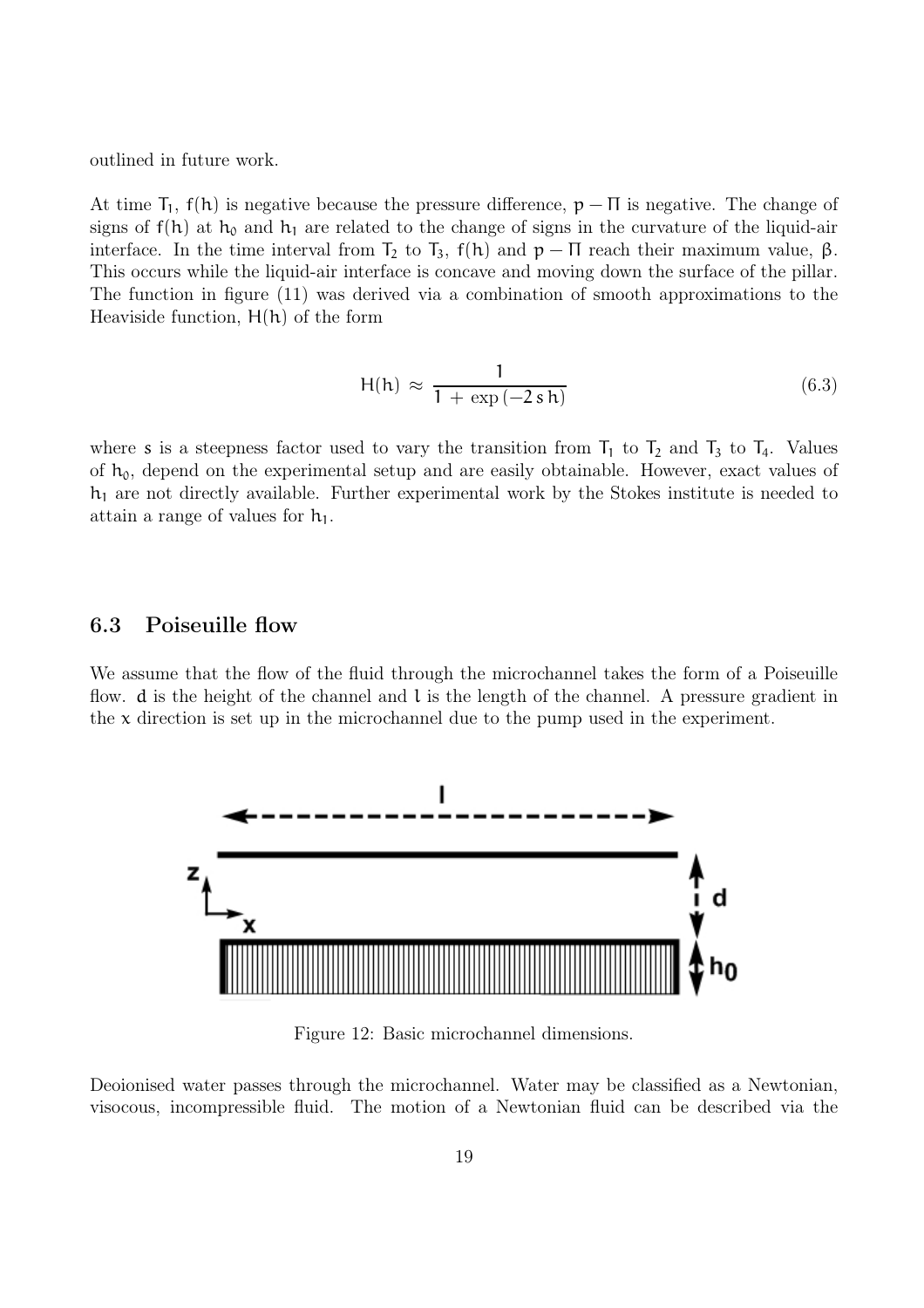Navier-Stokes equations. The Navier-Stokes equations are a dynamical statement of the balance of forces acting at any given region of a Newtonian fluid. The complexity of the Navier equations can be reduced significantly via lubrication theory to obtain the thin film equations. Lubrication theory is applicable to the flow of fluids in a geometry in which one length scale is significantly smaller than the other length scale. As the channel height, d is much smaller than the channel length, l, lubrication theory may be used. The resulting governing equation for the velocity in the  $x$  direction,  $u$  is

$$
\frac{\partial p}{\partial x} = \mu_1 \frac{\partial^2 u}{\partial z^2}
$$
 (6.4)

where  $\mu_l$  is the dynamic viscosity of the liquid. Integrating (6.4) twice with respect to z and using the no-slip boundary conditions at  $z = 0$  and  $z = d$  yields

$$
u = \frac{p_x}{2\mu_l} \left( z^2 - dz \right) \tag{6.5}
$$

The vertical velocity component, w is found by substituting  $(6.5)$  into the incompressibility condition

$$
\frac{\partial u}{\partial x} + \frac{\partial w}{\partial z} = 0
$$

and using the no penetration boundary condition at  $z = d$ , to give

$$
w = -\frac{p_{xx}}{2\mu_l} \left( \frac{z^3}{3} - \frac{dz^2}{2} + \frac{d^3}{6} \right)
$$
 (6.6)

At the surface of the pillars the downward averaged velocity is

$$
w = -\frac{d^3}{12 \,\mu_l} p_{xx} \tag{6.7}
$$

If we consider the pillars to be a porous medium we can use Darcy's Law to relate the vertical fluid velocity to the pressure difference across the liquid-air interface. Darcy's law describes the flow of a liquid through a porous medium. The law relates the volume flux per unit area (having units of velocity), q to an applied pressure gradient. Hence,

$$
q = -\frac{k \Pi_x}{\mu_g} h \tag{6.8}
$$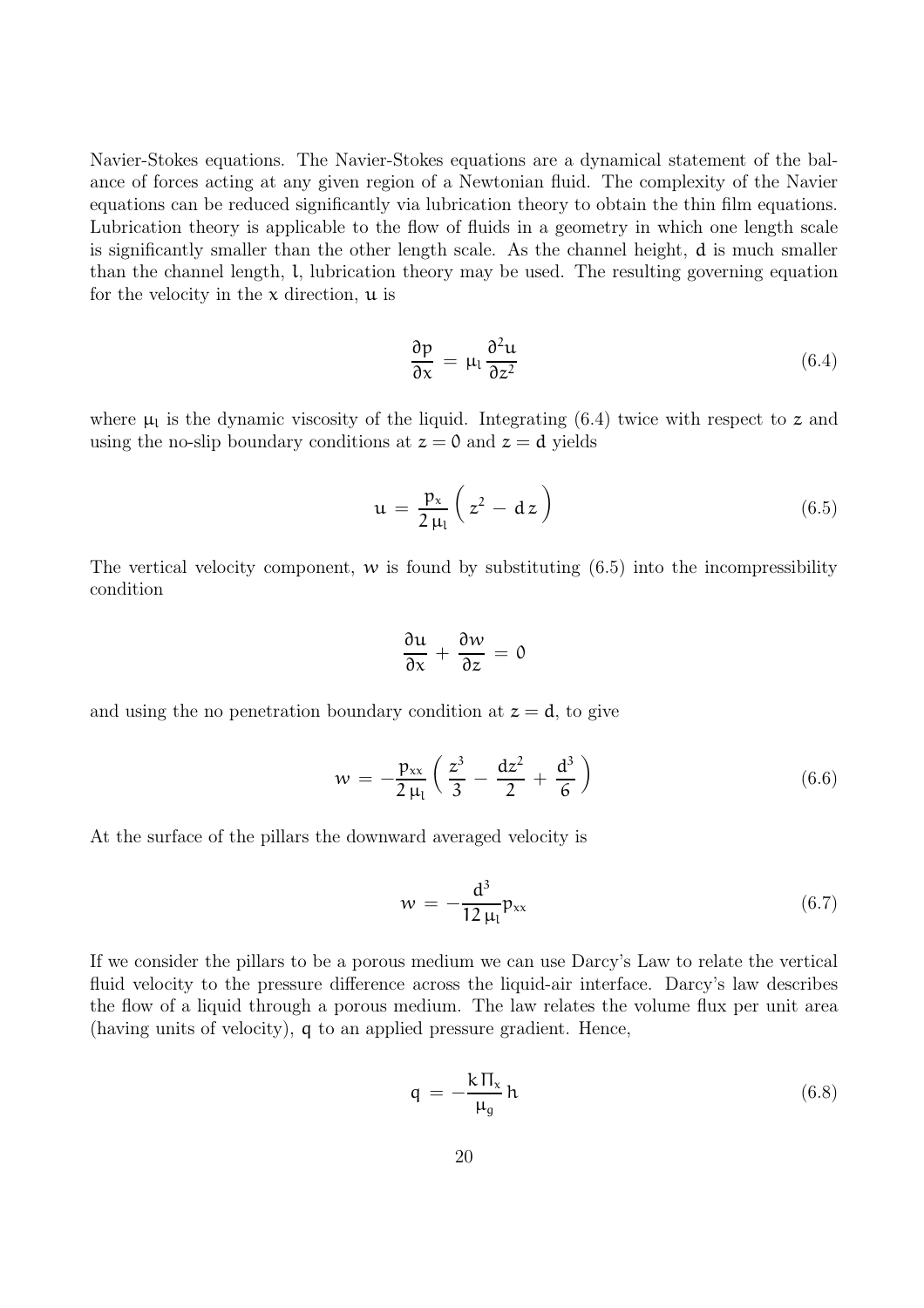where k is the effective permeability between the pillars and  $\mu<sub>g</sub>$  is the dynamic viscosity of the air. The downward velocity at the surface of the pillars can be related to the rate at which h is evolving and the pillar-free fraction,  $φ$  by the equation

$$
w = \phi \frac{\partial h}{\partial t} \tag{6.9}
$$

If w is negative the fluid is moving downward and the height of the liquid above the pillar base,  $h$  is decreasing with time. Whereas, if  $w$  is positive the fluid is moving upward and  $h$  is increasing with time. The continuity equation for h requires that  $\phi h_t = -q_x$ . Hence, we have

$$
w = \phi h_t = -q_x \tag{6.10}
$$

Substituting (6.8) into (6.10) yields

$$
-\frac{d^3}{12 \mu_l} p_{xx} = \phi h_t = \frac{k}{\mu_g} \frac{\partial}{\partial x} \left( h \Pi_x \right) \tag{6.11}
$$

We have the boundary conditions for the liquid pressure and the air pressure

$$
\Pi_x = 0; \quad p = p_0 + \Delta p; \quad \text{at } x = 0 \tag{6.12}
$$

$$
\Pi = \mathbf{p} = \mathbf{p}_0; \quad \text{at } \mathbf{x} = \mathbf{l} \tag{6.13}
$$

where  $\Delta p$  is the water pressure difference across the length of the channel. Integrating (6.11) once with respect to  $x$  leads to

$$
-\frac{d^3}{12 \mu_l} p_x = \frac{k}{\mu_g} h \Pi_x + C_1 \tag{6.14}
$$

where  $C_1$  is an integration constant. Via the boundary condition for the derivative of the air pressure at  $x = 0$ , (6.14) reduces to

$$
-\frac{d^3}{12\,\mu_l}p_x = C_1
$$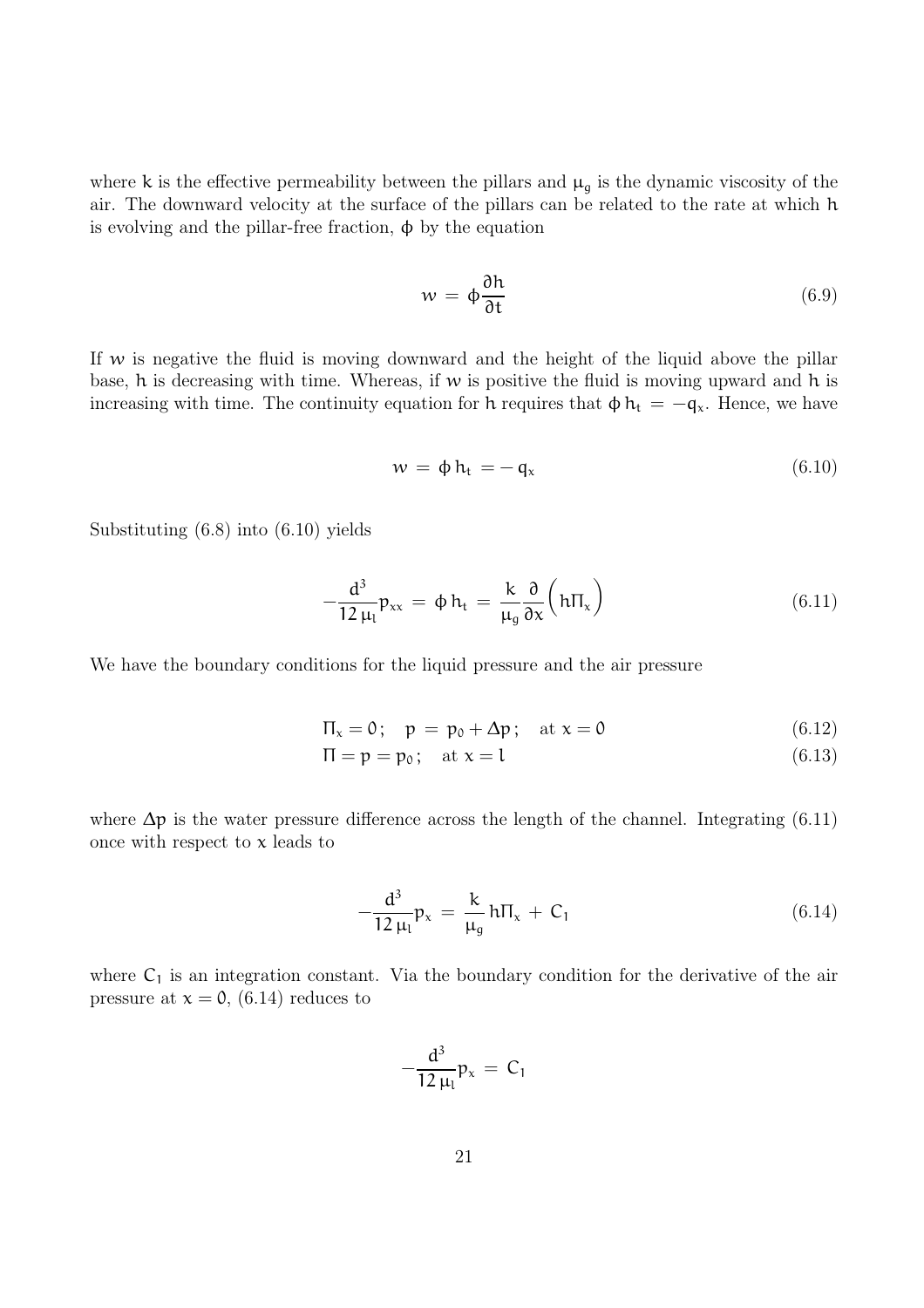Hence, we get

$$
C_1 \, = \, A \, \frac{d^3}{12 \, \mu_l} \frac{\Delta p}{l}
$$

where A is an  $O(1)$  constant. (6.14) becomes

$$
-\frac{d^3}{12\,\mu_l}p_x = \frac{k}{\mu_g}h\Pi_x + A\frac{d^3}{12\,\mu_l}\frac{\Delta p}{l}
$$
 (6.15)

and dividing both sides by  $d^3/(12 \mu_l)$  gives

$$
-p_x = M h \Pi_x + A \frac{\Delta p}{l}
$$
 (6.16)

where  $M = (12 \text{ k}\,\mu_l)/({d^3 \mu_g})$ . Rewriting (6.2) in terms of p and differentiating with respect to x leads to

$$
p_x = \Pi_x + \frac{\gamma}{D} f_x \tag{6.17}
$$

Substituting this expression into (6.16) and rearranging in terms of  $\Pi_x$  yields

$$
\Pi_{x} = -\frac{\left(\frac{A\Delta p}{l} + \frac{\gamma}{D}f_{x}\right)}{1 + M h}
$$
\n(6.18)

Substituting (6.18) into (6.11) gives

$$
\phi h_t = -\frac{k}{\mu_g} \frac{\partial}{\partial x} \left( \frac{h}{1 + M h} \left[ \frac{A \Delta p}{l} + \frac{\gamma}{D} f'(h) h_x \right] \right) \tag{6.19}
$$

which is a nonlinear Richards type equation in h. Richards type equations are typically used to describe water movement in unsaturated soils[12]. Via (6.18) and boundary condition (6.12) we get

$$
\frac{A\Delta p}{l} = -\frac{\gamma}{D} f'(h) h_x \quad \text{at } x = 0 \tag{6.20}
$$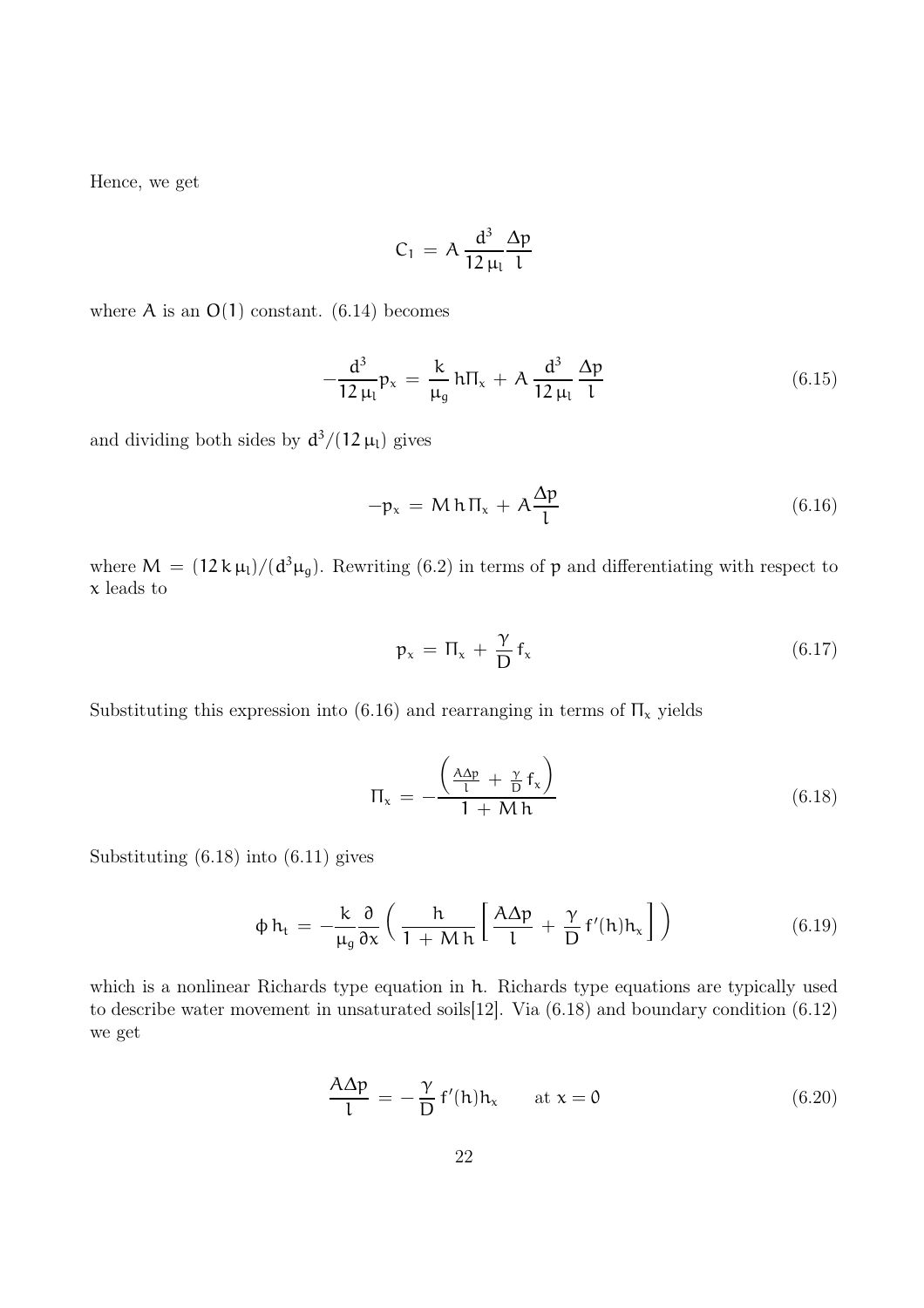Now rearranging in (6.17) in terms of  $\Pi_x$  yields

$$
\Pi_x = p_x - \frac{\gamma}{D} f_x \tag{6.21}
$$

and putting this in (6.16) leads to

$$
p_x = -A \frac{\Delta p}{l} \frac{1}{1 + Mh} + \frac{\gamma}{D} \frac{Mh}{1 + Mh} f_x
$$
 (6.22)

Integrating  $(6.22)$  over 0 to l gives

$$
\int_0^1 p_x dx = -A \frac{\Delta p}{l} \int_0^l \frac{dx}{1+Mh} + \frac{\gamma}{D} \int_0^l \frac{Mh}{1+Mh} f_x dx
$$

and since  $M h \sim 0.1 \ll 1$ , the above expression reduces to

$$
\int_0^1 p_x dx = -A \frac{\Delta p}{l} \int_0^l dx
$$

Via the boundary conditions for the liquid pressure, we get  $A = 1$ . Hence, (6.20) becomes

$$
\frac{\Delta p}{l} = -\frac{\gamma}{D} f'(h) h_x \quad \text{at } x = 0 \tag{6.23}
$$

#### Summary of dimensional problem

The full dimensional problem for the average liquid height may be summarised as follows.

$$
\phi \frac{\partial h}{\partial t} = -\frac{k}{\mu_g} \frac{\partial}{\partial x} \left( h \left[ \frac{\Delta p}{l} + \frac{\gamma}{D} f'(h) h_x \right] \right) \tag{6.24}
$$

$$
\frac{\Delta p}{l} = -\frac{\gamma}{D} f'(h) h_x \quad \text{at } x = 0 \tag{6.25}
$$

$$
h = h_0 \qquad \text{at } x = l \tag{6.26}
$$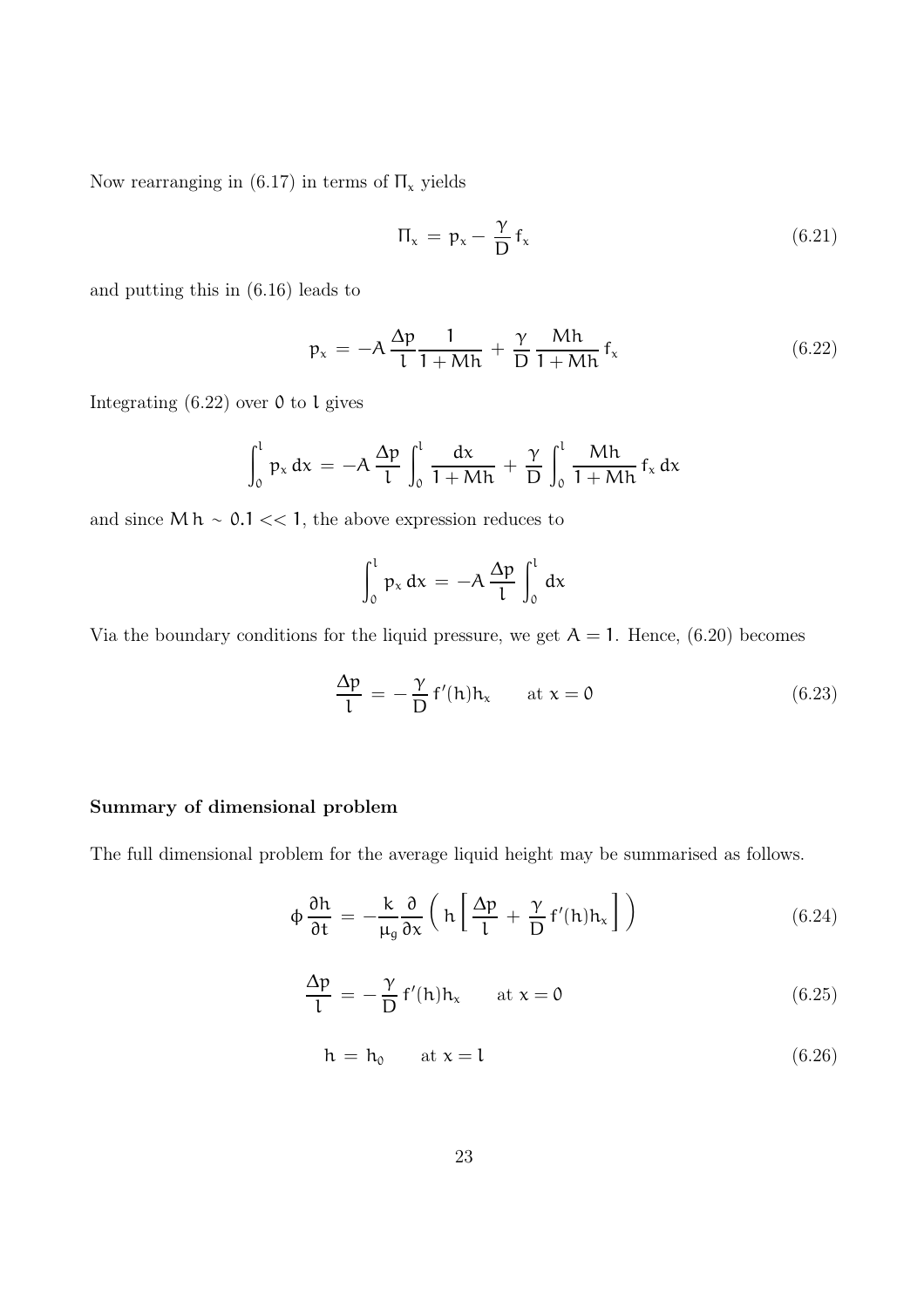#### Non-dimensionalisation

We define the dimensionless variables

$$
h = D\hat{h}; \quad x = l\hat{x}; \quad t = \frac{\phi D \mu_g l^2}{k\gamma} \hat{t}
$$

and substituting them into (6.24) leads to

$$
\frac{\partial \hat{\mathbf{h}}}{\partial \hat{\mathbf{t}}} = -\frac{\partial}{\partial \hat{\mathbf{x}}} \left( \hat{\mathbf{h}} \left[ \alpha + \mathbf{f}'(\hat{\mathbf{h}}) \frac{\partial \hat{\mathbf{h}}}{\partial \hat{\mathbf{x}}} \right] \right) \tag{6.27}
$$

where  $\alpha = (\Delta p D)/\gamma$  is a dimensionless parameter. Boundary conditions (6.25) and (6.26) become

$$
-f'(\hat{\mathbf{h}})\frac{\partial \hat{\mathbf{h}}}{\partial \hat{\mathbf{x}}} = \alpha \quad \text{at } \hat{\mathbf{x}} = 0 \tag{6.28}
$$

$$
\hat{\mathbf{h}} = \hat{\mathbf{h}}_0 \qquad \text{at } \hat{\mathbf{x}} = 1 \tag{6.29}
$$

where  $\hat{h}_0 = h_0/D$ .

#### Steady state solution

Assuming there is a steady state solution for the liquid height,  $\hat{h}$ , the time derivative term in (6.27) vanishes to give

$$
\frac{d}{d\hat{x}}\left(\hat{h}\left[\alpha + f'(\hat{h})\frac{d\hat{h}}{d\hat{x}}\right]\right) = 0
$$
\n(6.30)

Integrating both sides of the above equation with respect to  $\hat{x}$  leads to

$$
\hat{h}\left(\alpha + f'(\hat{h})\frac{d\hat{h}}{d\hat{x}}\right) = C_2
$$
\n(6.31)

where  $C_2$  is an integration constant. Via boundary condition (6.28) we get that  $C_2$  equals zero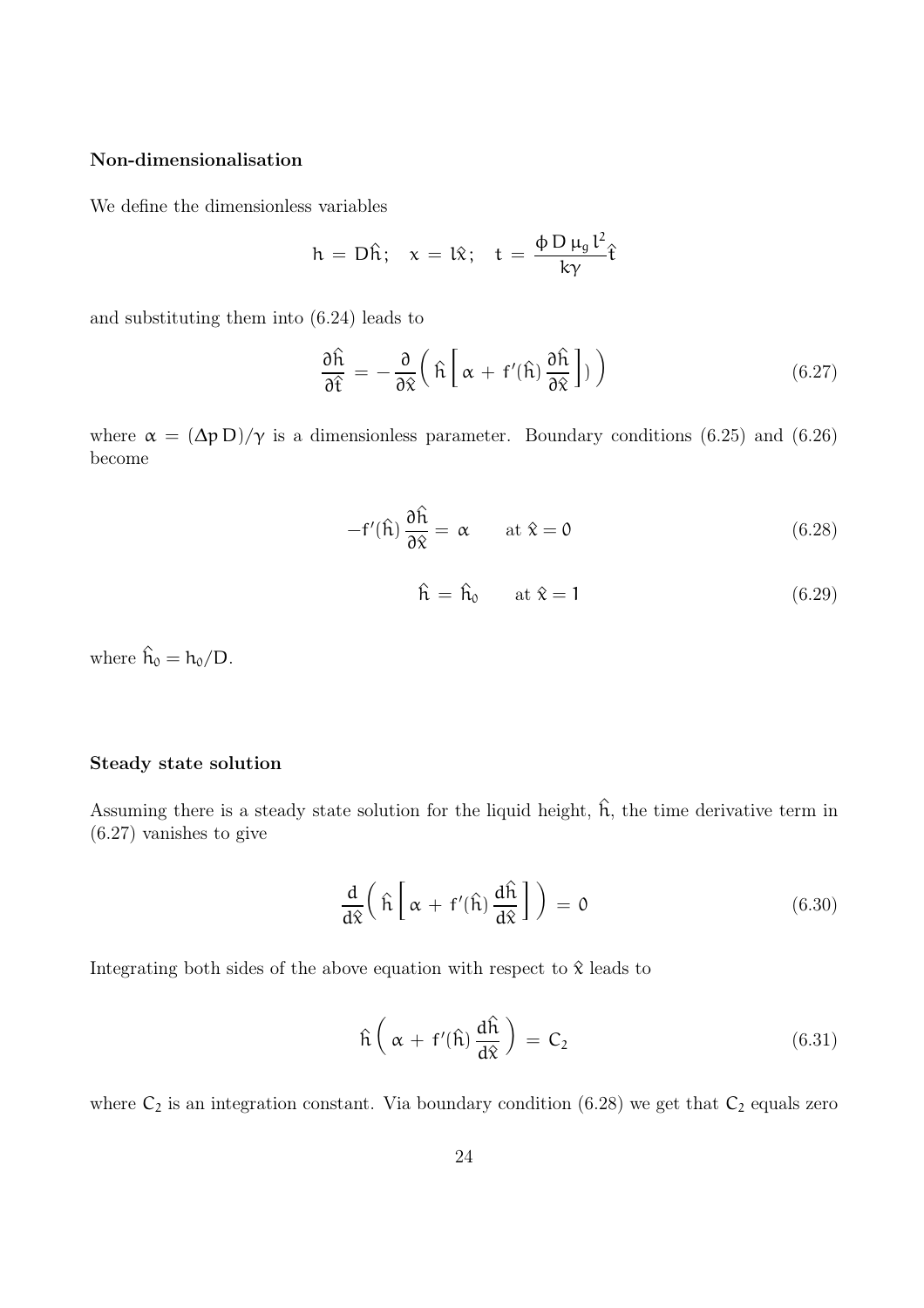to give

$$
\hat{\mathbf{h}}\left(\alpha + \mathbf{f}'(\hat{\mathbf{h}})\frac{\mathrm{d}\hat{\mathbf{h}}}{\mathrm{d}\hat{\mathbf{x}}}\right) = 0\tag{6.32}
$$

which implies that

$$
\hat{h} = 0;
$$
 or  $\alpha + f'(\hat{h}) \frac{d\hat{h}}{d\hat{x}} = 0$  (6.33)

If follows that the solution to (6.33) is

$$
f = -\alpha \hat{x} + C_3 \tag{6.34}
$$

where  $C_3$  is an integration constant. Using  $(6.29)$  we get that

$$
f(\hat{h})\,=\,f(\hat{h_0})\,=\,0\qquad\mathrm{at}\,\,\hat{x}=1
$$

which gives the following two steady state solutions

$$
\hat{\mathbf{h}} = \mathbf{0} \tag{6.35}
$$

$$
f(\hat{x}) = \alpha (1 - \hat{x}) \tag{6.36}
$$

The first of the steady state solutions simply states that the water-air interface becomes pinned to the top of the pillars and that the interface is horizontal. The second of the steady state solutions is a linear, negative relationship between the function f and the dimensionless length along the microchannel,  $\hat{x}$ . From (6.2) we have that  $f(h) \sim p - \Pi$ . Hence, solution (6.36) suggests as  $\hat{x}$  decreases, f increases and hence,  $p - \Pi$  increases. This increase in the function f is associated with the interval from  $T_1$  to  $T_2$  in figure (10). Thus, solution (6.36) also only explains a steady state scenario where the water-air interface is pinned to the top of the pillar. In addition, while the interface is pinned the curvature of the interface, changes sign. In other words, the interface goes from being concave to convex. Moreover, solution (6.36) does not provide any information about f as a function of h and how the interface evolves as it moves down between the pillars.

To summarise, in the case of  $\alpha < \beta$  (were  $\beta$  is the max value of f(h) and the pressure difference across the water-air interface), the steady state solutions only describe cases where the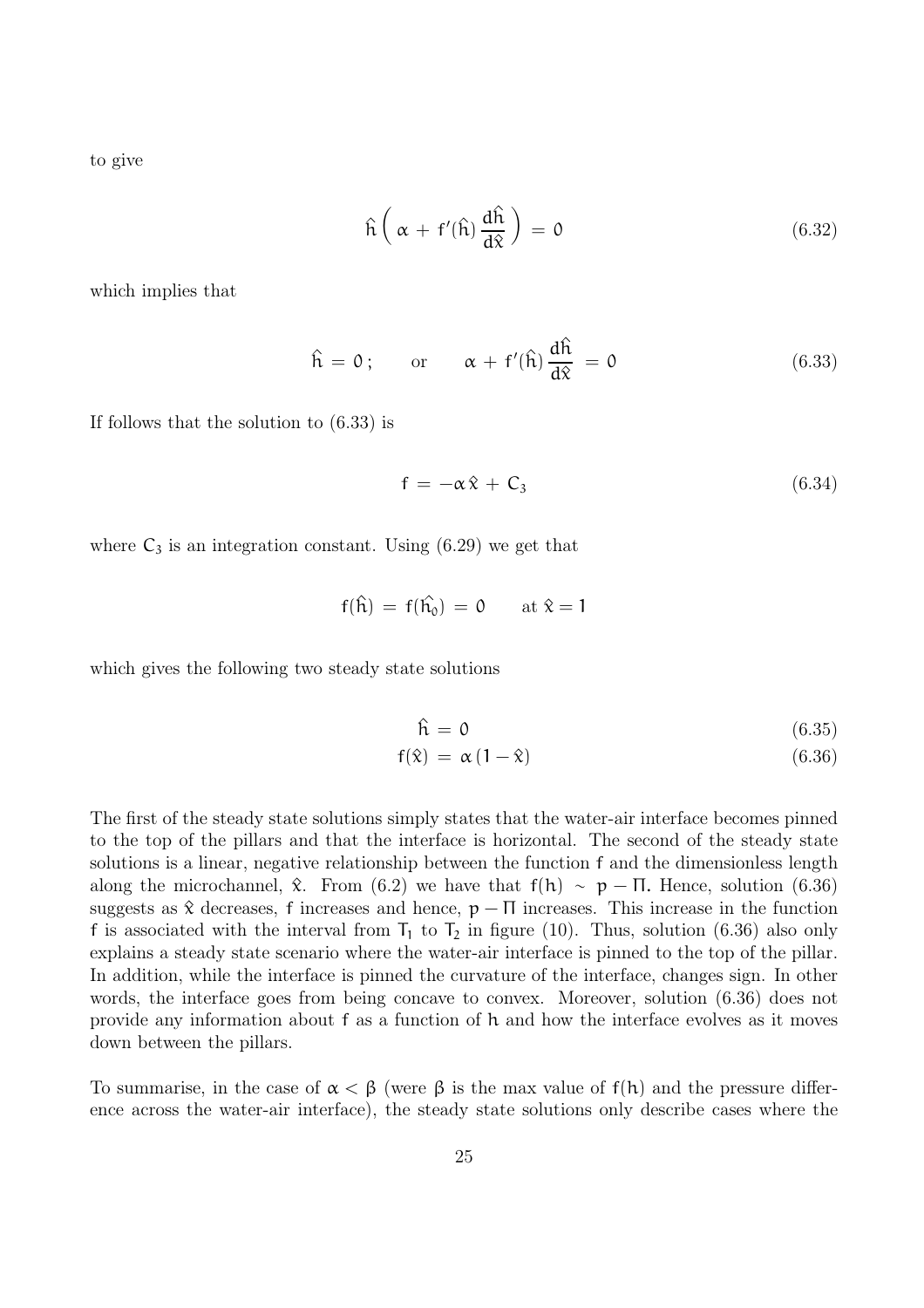interface is pinned to the top of the pillar. If  $\Delta p$ , the pressure difference across the length of the microchannel becomes sufficiently large, then  $\alpha > \beta$  and the interface will move down in between the pillars. A full time dependent solution of (6.27) is necessary to characterise the interface evolution between the pillars.

## 7 Conclusions and future work

This report outlines a mathematical model used to describe an experimental setup presented by the Stokes Institute. In particular we are interested in modelling the interaction between a microchannel whose surfaces are superhydrophobic and deionised water flowing through the microchannel subject to a pressure gradient. In section (2) we reviewed the various possible wetting states associated with superhydrophobic surfaces. Section (3) summarises the time scales involved in the process. The key result in this section being that it is possible for air to get trapped amongst the microchannel pillars underneath the advancing water front. In section (4) classical asymptotic results for the shape of liquid meniscus in contact with the curved surface of a cylinder are used to estimate the distance the water-air interface will drop between two pillars. Simple two-dimensional, geometrical arguments in section (5) are used to establish a criteria for which the advancing water front will go down between the pillars. In the final section we considered a pressure driven Poiseuille flow over the top of the pillars. Lubrication theory provided the downward velocity of the water at the top of the pillars. This result along with Darcy's Law was used to derive a nonlinear Richards type equation for the average water-air interface height. Steady state solutions were derived and the validity of these solutions was discussed.

Future work will include a more thorough derivation of the function f(h) which is proportional to the pressure difference across the water-air interface,  $p - \Pi$ . f(h) may be approximated via hyperbolic functions of the form (6.3). More careful analysis and collaboration with the Stokes Institute is required to determine the exact nature of the function  $f(h)$ . A full time dependent solution to equation (6.27) is also desirable as the steady state solutions do not provide a sufficient description of the water-air interface progression between the pillars. Finally, this report does not account for the effect of the scallops on the surface of the pillars in determining the water-air contact line. Any future model must address the interaction between the scallops and the water-air interface.

#### Acknowledgments

We acknowledge the support of the Mathematics Applications Consortium for Science and Industry (www.macsi.ul.ie) funded by the Science Foundation Ireland mathematics initiative grant 06/MI/005.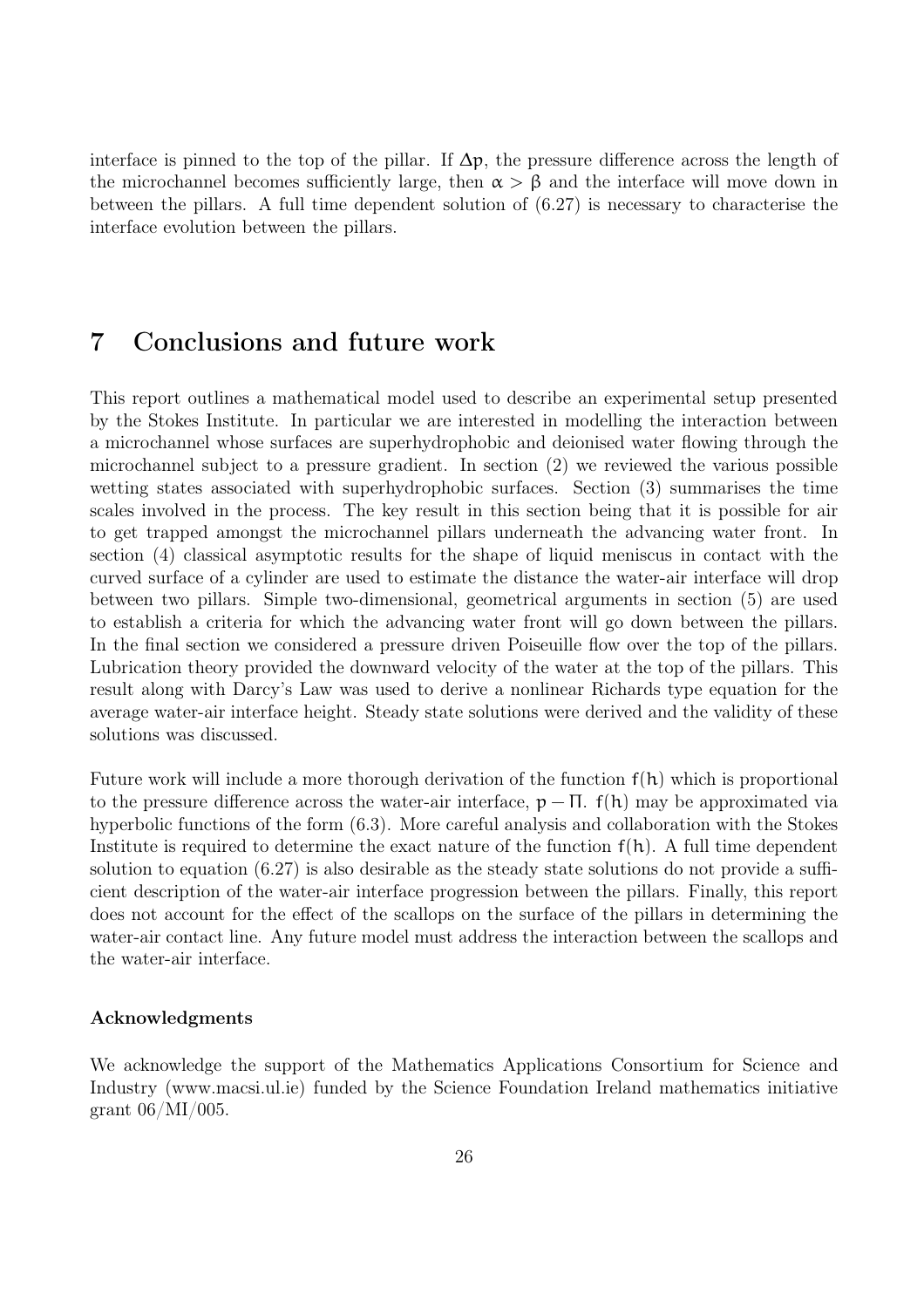## Nomenclature

| (x, y, z)                                           | Cartesian coordinates vector           |                                           | m                                   |
|-----------------------------------------------------|----------------------------------------|-------------------------------------------|-------------------------------------|
| $\mathbf{u} = (\mathbf{u}, \mathbf{v}, \mathbf{w})$ | Velocity vector                        |                                           | $\text{ms}^{-1}$                    |
| $(p,\Pi)$                                           | $(Water/air)$ pressure                 |                                           | $Nm^{-2}$                           |
| K                                                   | Curvature                              |                                           | $m^{-1}$                            |
| h                                                   | Average height of liquid above pillars |                                           | m                                   |
| φ                                                   | Pillar free fraction                   |                                           | ND                                  |
|                                                     | Time                                   |                                           | S                                   |
| q                                                   | Height flux                            |                                           | $\text{ms}^{-1}$                    |
| (b, l, d)                                           | Microchannel (breadth/length/height)   | $(10^{-2}/10^{-2}/8\times 10^{-5})$       | m                                   |
| $(R, h_0)$                                          | Pillar (radius/height)                 | $(7.5 \times 10^{-6}/2.5 \times 10^{-5})$ | m                                   |
| D                                                   | Gap between pillars (centre to centre) | $2 \times 10^{-5}$                        | m                                   |
| U                                                   | Water velocity                         | 0.012                                     | $\text{ms}^{-1}$                    |
| $L_c$                                               | Capillary length of water              | $2.73 \times 10^{-3}$                     | m                                   |
| $\gamma$                                            | Surface tension of water               | 0.073                                     | $Nm^{-1}$                           |
| $\theta$                                            | Contact angle                          |                                           | <b>ND</b>                           |
| $(\mu_l, \mu_q)$                                    | $(Water/air)$ dynamic viscosity        | $(8.9 \times 10^{-4}/1.8 \times 10^{-5})$ | $kg \, \text{m}^{-1} \text{s}^{-1}$ |
| k                                                   | Permeability                           | $4 \times 10^{-12}$                       | m <sup>2</sup>                      |
| $\Delta p$                                          | Water pressure difference across       | 100                                       | Pa                                  |
|                                                     | the array                              | 100                                       | Pa                                  |
| $\alpha$                                            | $(\Delta p D)/\gamma$                  | 0.0274                                    | ND                                  |
| $\beta$                                             | Maximum $f(h)$ value                   |                                           |                                     |
| $h_0$                                               | $h_0/D$                                | 1.25                                      | ND                                  |